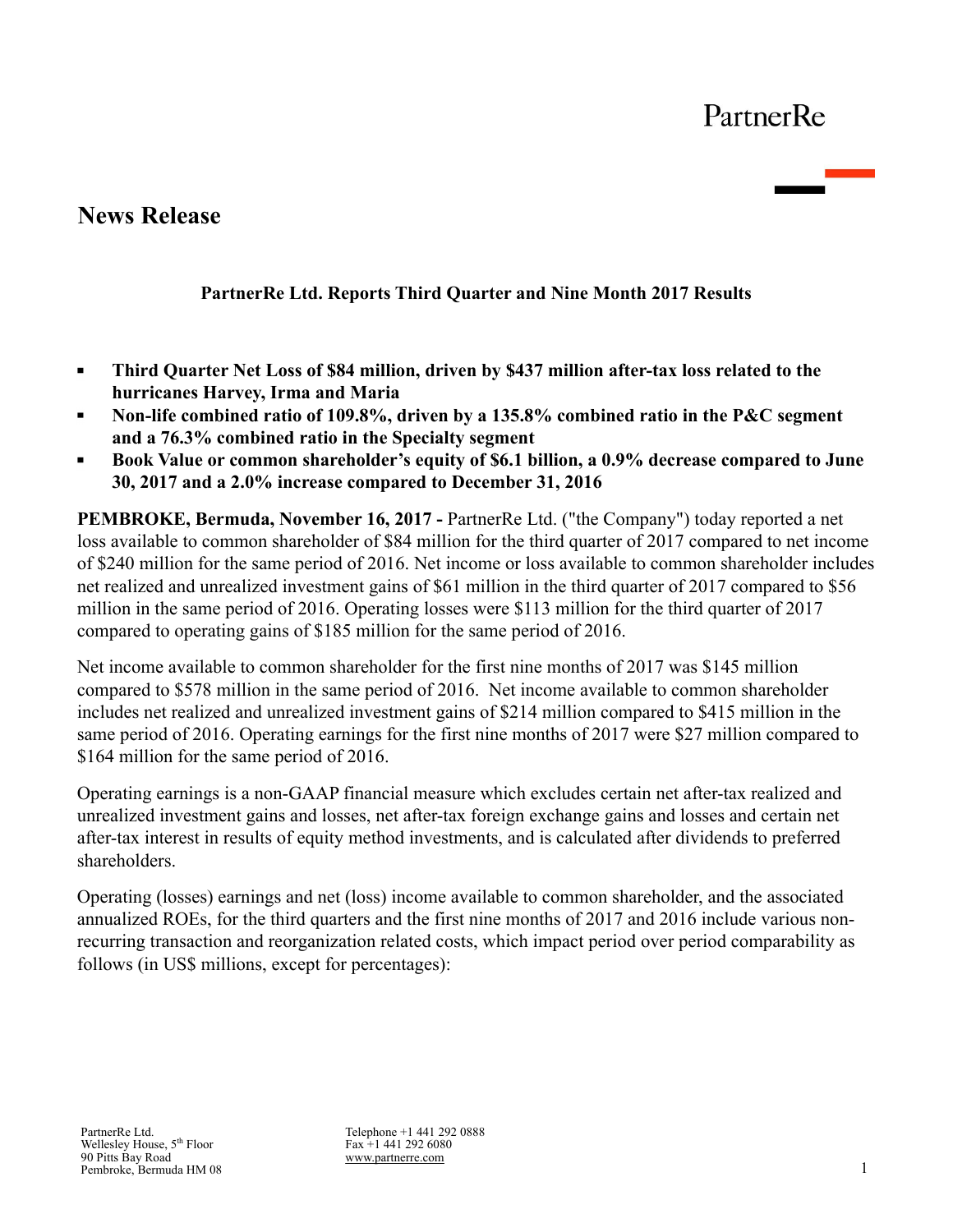# **News Release**

| Non-GAAP measures adjusted for transaction and<br>reorganization related costs, net of $\text{tax}^{(1)}$ : |  | O <sub>3</sub> 2017 |    | O3 2016  | <b>YTD 2017</b> | YTD 2016 |          |  |
|-------------------------------------------------------------------------------------------------------------|--|---------------------|----|----------|-----------------|----------|----------|--|
| Operating (losses) earnings                                                                                 |  | (107)               | S  | 197      | 46              |          | 257      |  |
| <b>Annualized Operating ROE</b>                                                                             |  | $(7.0)\%$           |    | $12.6\%$ | $1.0\%$         |          | $5.5\%$  |  |
| Net (loss) income available to common shareholder <sup>(2)</sup>                                            |  | (78)                | \$ | 252      | 164             |          | 672      |  |
| Annualized net (loss) income available to common shareholder<br><b>ROE</b>                                  |  | $(5.1)\%$           |    | $16.2\%$ | $3.6\%$         |          | $14.5\%$ |  |

*(1) The adjustment of \$6 million, after-tax, for the three months ended September 30, 2017 primarily represented reorganization related costs. The adjustment of \$19 million, after-tax, for the nine months ended September 30, 2017, primarily represented reorganization related costs and transaction costs related to the Aurigen acquisition. The adjustment of \$12 million, after-tax, for the three months ended September 30, 2016 represented reorganization related severance costs and costs related to certain executive changes. The adjustment of \$93 million, after-tax, for the nine months ended September 30, 2016 primarily represented transaction costs and accelerated stock-based compensation expense related to the closing of the acquisition by Exor as well as reorganization related severance costs.* 

*(2) Net (loss) income available to common shareholder is calculated after preferred dividends.*

Commenting on results, PartnerRe President and Chief Executive Officer Emmanuel Clarke said, "The third quarter of 2017 was a very active period of severe catastrophe events, with a series of hurricanes impacting the Caribbean and the U.S. and two earthquakes in Mexico. Our first thoughts go to the victims of these catastrophes. PartnerRe is paying losses promptly and continue to provide coverage to our clients, demonstrating the value of our reinsurance product, which ultimately contributes to fund reconstruction efforts in devastated regions."

Mr. Clarke also added: "Despite the impact of these losses on the catastrophe exposed lines in our portfolio, PartnerRe book value declined by only 0.9% during the quarter, thanks to discipline in deploying capital in Catastrophe exposed classes, solid performance in our Specialty portfolio, an improvement in our P&C non-CAT accident year technical ratio compared to the third quarter of 2016 and good investments performance. These results highlight our underwriting discipline and the quality and diversification of our underwriting portfolio. We are approaching the January 1 renewals season with a strong capital position which will allow us to benefit from improving pricing conditions in the market."

Highlights for the third quarter of 2017 compared to the same period of 2016 include the following:

### **Non-Life:**

- Non-life net premiums written were up 7% compared to the same period of 2016, primarily as a  $\blacksquare$ result of new business written and reinstatement premiums, partially offset by cancellations and non-renewals. Excluding reinstatement premiums, net premiums written increased by 2%.
- The Non-life combined ratio of 109.8% was driven by large catastrophic losses related to the  $\blacksquare$ hurricanes Harvey, Irma and Maria of \$472 million, pre-tax, net of retrocession and reinstatement premiums, or 44.7 points on the combined ratio. The Non-life combined ratio in the third quarter of 2016 was 82.7% and did not include any large catastrophic losses. Excluding large catastrophic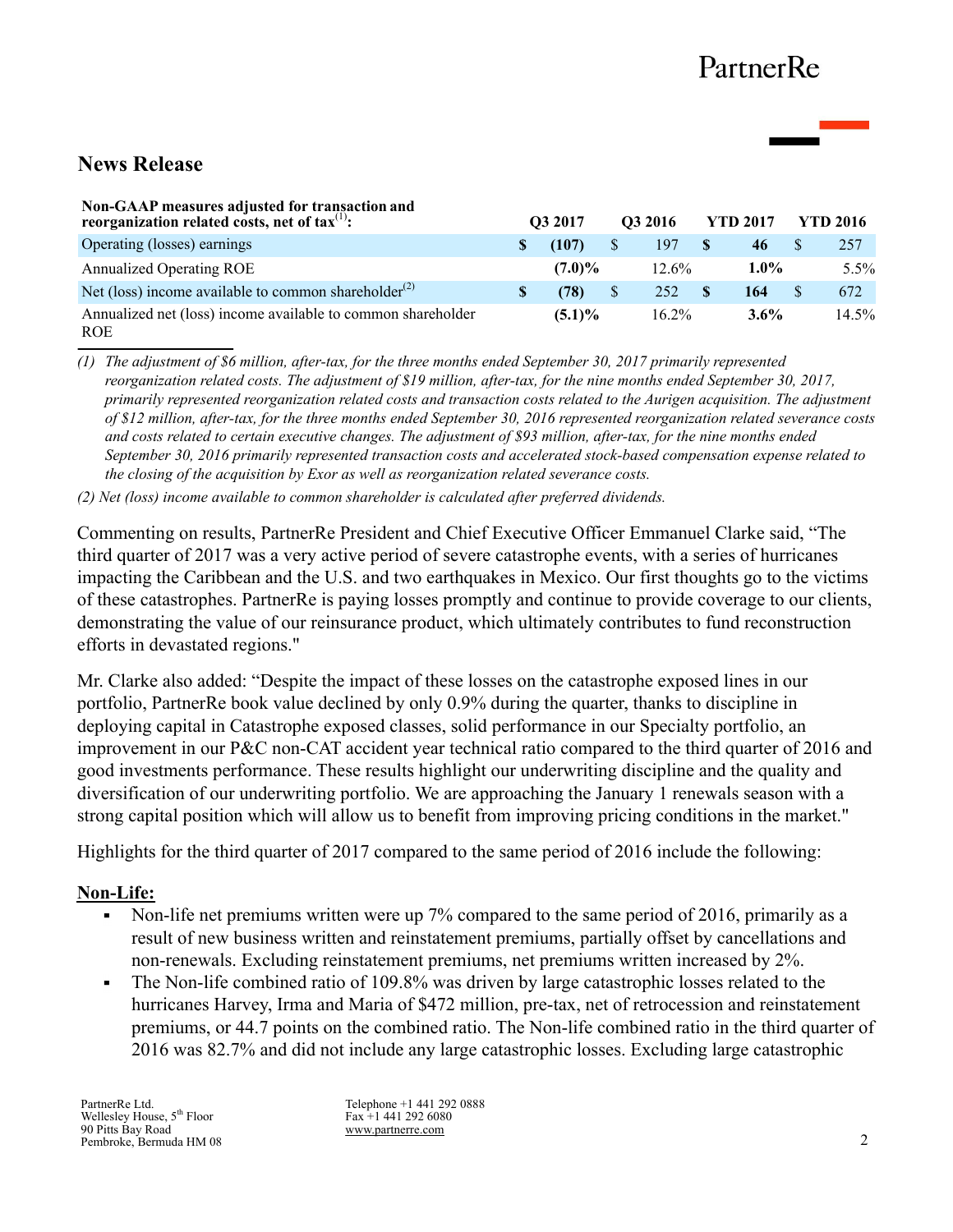# PartnerRe

## **News Release**

losses, the Non-life combined ratio in the third quarter of 2017 was 17.6 percentage points lower than the combined ratio in the third quarter of 2016, with the improvement mainly driven by an improved current accident year technical ratio, higher contributions from net prior years' reserve development and a lower expense ratio.

The Non-life combined ratio continued to benefit from net favorable prior years' reserve  $\blacksquare$ development of \$187 million (17.7 points), with both the P&C and Specialty segments experiencing net favorable development from prior accident years. The combined ratio for the third quarter of 2016 included favorable prior year development of \$173 million (16.7 points).

## **Life and Health:**

- Net premiums written were up 22% in the third quarter of 2017 compared to the same period of 2016, primarily driven by the inclusion of the Aurigen life premiums and growth in health business.
- Allocated underwriting result, which includes allocated investment income and other expenses, was a loss of \$10 million in the third quarter of 2017 compared to a gain of \$11 million in the same period of 2016. This decrease primarily reflects lower profitability in the health line of business.

### **Investments:**

- Total net investment return in the third quarter of 2017 of \$168 million, or 1.0% in percentage terms, includes net realized and unrealized investment gains of \$61 million, net investment income of \$98 million and interest in earnings of equity method investments of \$9 million. This compares to a total net investment return of \$161 million, or 0.9%, for the third quarter of 2016.
- The total net investment return in the third quarter of 2017 was primarily generated by net investment income from fixed income securities and mark-to-market gains in public equity and third party private equity funds. A further compression of U.S. investment grade corporate and mortgage-backed securities spreads also contributed to a positive mark-to-market result, partially offset by an increase in risk-free rates in Canada.
- $\blacksquare$ Net investment income of \$98 million was down \$4 million, or 4%, compared to the third quarter of 2016, mainly due to the derisking of the investment portfolio in the fourth quarter of 2016.
- Reinvestment rates are currently 2.7%, in line with our existing fixed income yield of 2.5%.  $\blacksquare$

## **Other Income Statement Items:**

- Other expenses of \$90 million in the third quarter of 2017 were comparable to \$91 million for the same period of 2016 and included \$9 million of Aurigen expenses.
- Interest expense of \$11 million in the third quarter of 2017 was comparable to \$12 million for the  $\blacksquare$ third quarter of 2016 due to the reduction from the redemption of \$250 million of senior notes in the fourth quarter of 2016 being partially offset by the issuance of the  $\epsilon$ 750 million senior debt (Euro debt) at a lower interest rate.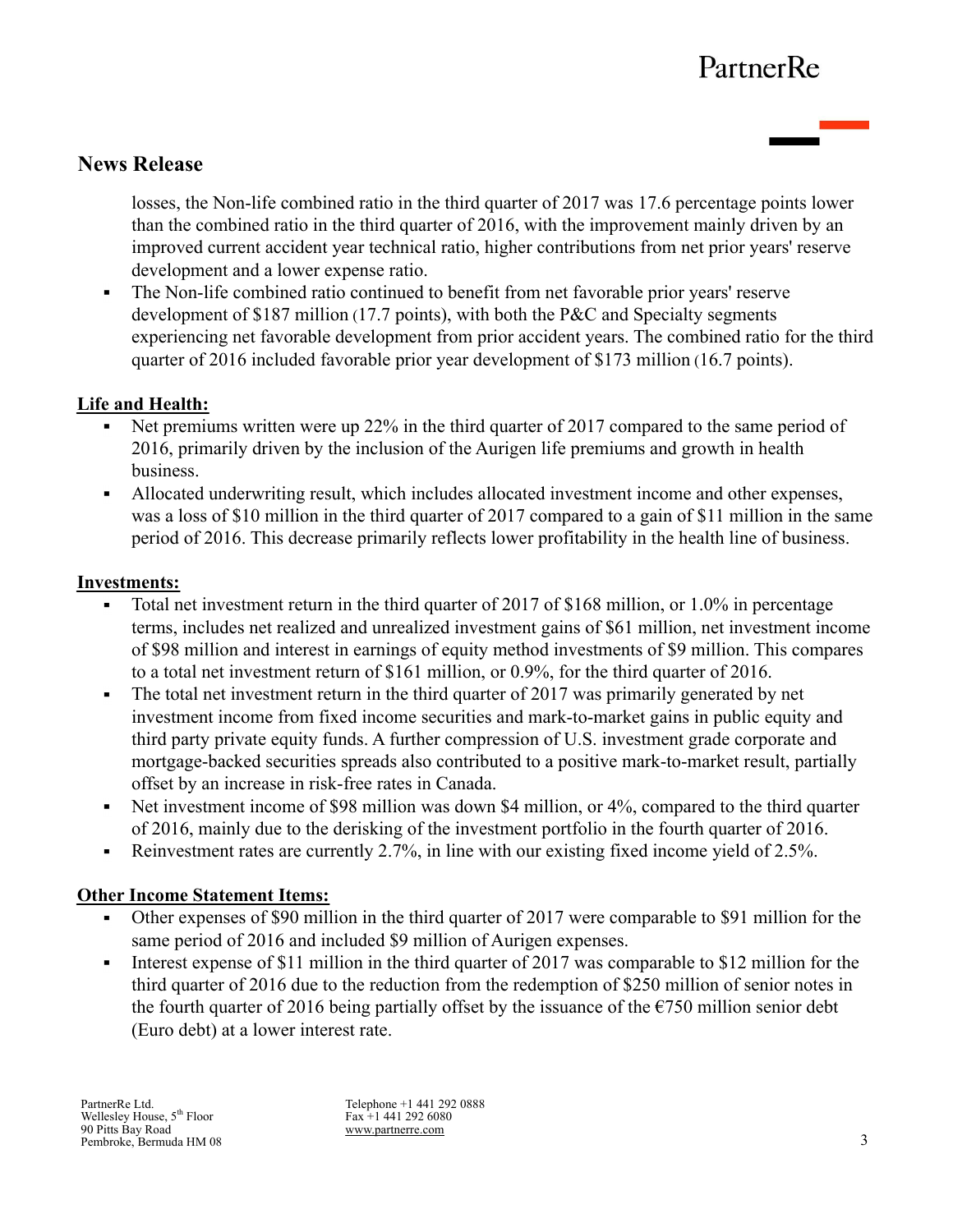## **News Release**

- The preferred dividends of \$12 million in the third quarter of 2017 were down \$3 million compared to the third quarter of 2016 as a result of the redemption of \$150 million of Series D and E preferred shares during the fourth quarter of 2016.
- Net foreign exchange losses in the third quarter of 2017 were \$41 million, mainly driven by the strengthening of certain currencies against the U.S. dollar and cost of hedging foreign exchange currencies.
- Income tax expense of \$10 million on a pre-tax loss of \$62 million in the third quarter of 2017 (compared to \$29 million on a pre-tax income of \$283 million for the same period of 2016) was primarily driven by the geographical distribution of pre-tax profits and losses, with a significant portion of the large catastrophic losses recorded in jurisdictions with low or nil tax rates and profits recorded in tax jurisdictions with higher income tax rates.

## **Balance Sheet and Capitalization:**

- Total investments, cash and cash equivalents and funds held–directly managed were \$17.1 billion at September 30, 2017, up 1.4% compared to December 31, 2016.
- $\blacksquare$ Cash and cash equivalents and fixed maturities, which are government issued or investment grade fixed income securities, were \$14.4 billion at September 30, 2017, representing 87% of the cash and cash equivalents and total investments.
- $\blacksquare$ The average rating and the average duration of the fixed income portfolio at September 30, 2017 was A and 4.8 years, respectively, while the average duration of the Company's liabilities was 4.5 years.
- There were no dividends declared on common shares during the third quarter of 2017. Dividends  $\blacksquare$ declared to common shareholder for the first nine months of 2017 were \$25 million.
- Total capital was \$8.2 billion at September 30, 2017, up 2.7% compared to \$8.0 billion at December 31, 2016, primarily due to net income of \$180 million for the first nine months of 2017.
- Common shareholder's equity (or book value) and tangible book value were \$6.1 billion and \$5.5 billion, respectively, at September 30, 2017, up 2.0% and 1.1%, respectively, compared to December 31, 2016, primarily due to net income for the first nine months of 2017.

## **Cash Flows:**

- Cash provided by operating activities was \$113 million in the third quarter of 2017 compared to \$197 million in the third quarter of 2016. The positive cash flow was primarily driven by investment income.
- Cash used in investing activities was \$77 million in the third quarter of 2017 compared to \$811  $\blacksquare$ million in the same period in 2016. The cash used in the third quarter of 2017 was primarily due to net purchases of fixed maturity securities. The cash used in investing activities in the third quarter of 2016 reflects proceeds from issuance of Euro debt that were invested in short-term fixed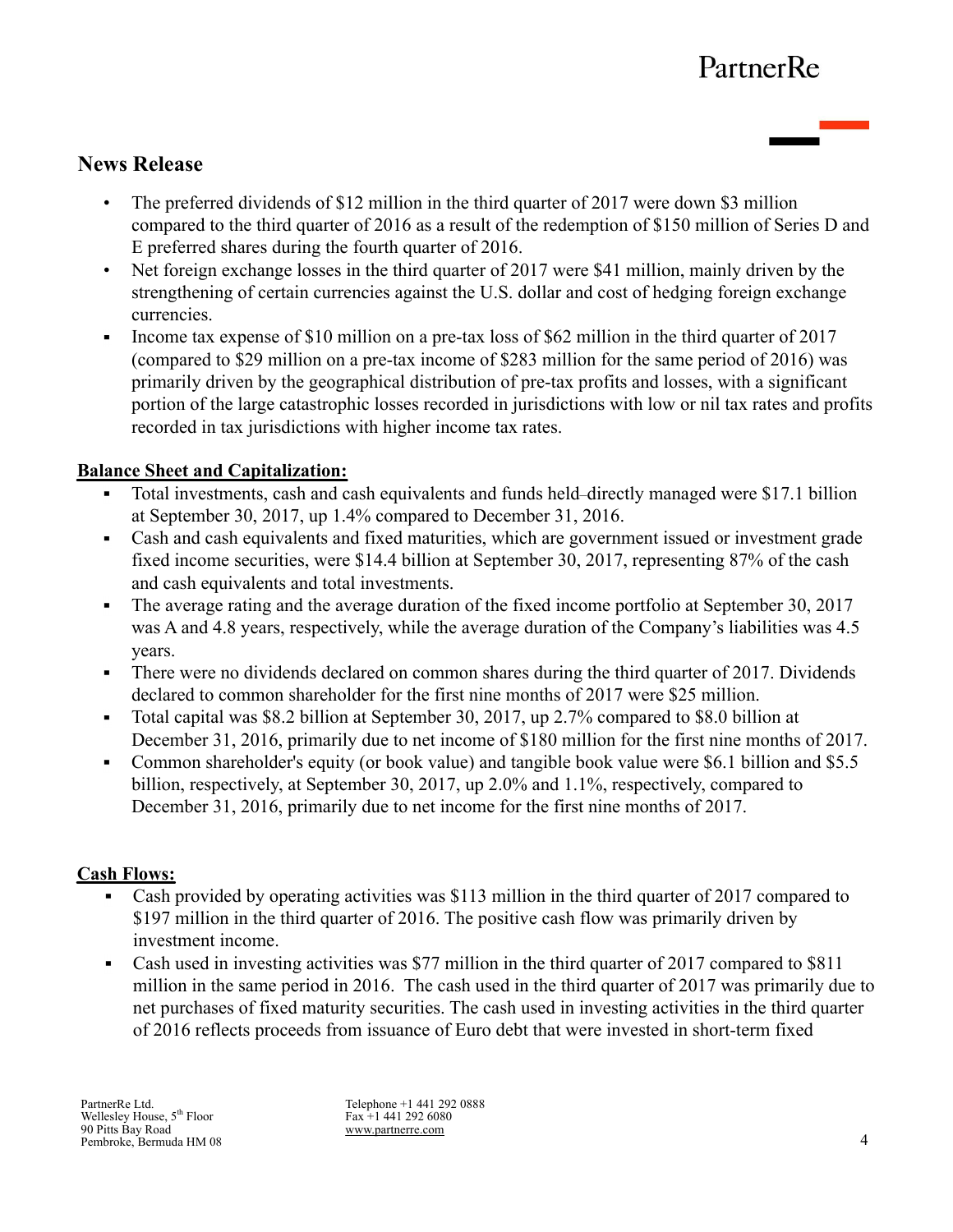# PartnerRe

## **News Release**

maturities in advance of these funds being used to redeem preferred shares and senior notes in the fourth quarter of 2016.

Cash used in financing activities was \$12 million in the third quarter of 2017 compared to cash  $\blacksquare$ provided by financing activities of \$723 million in the same period in 2016. The cash outflows in the third quarter of 2017 were driven by the dividends paid to preferred shareholders. The cash inflows in the third quarter of 2016 were due to cash proceeds on issuance of the Euro debt.

**PartnerRe Ltd. is a leading global reinsurer that helps insurance companies reduce their earnings volatility, strengthen their capital and grow their businesses through reinsurance solutions. Risks are underwritten on a worldwide basis through the Company's three segments: P&C, Specialty, and Life and Health. For the year ended December 31, 2016, total revenues were \$5.4 billion. At September 30, 2017, total assets were \$23.6 billion, total capital was \$8.2 billion and total shareholders' equity was \$6.8 billion. PartnerRe enjoys strong financial strength ratings as follows: A.M. Best A / Moody's A1 / Standard & Poor's A+.** 

 $\mathcal{L}=\{1,2,3,4,5\}$ 

#### *PartnerRe on the Internet:* www.partnerre.com

**Forward-looking statements contained in this press release are based on the Company's assumptions and expectations concerning future events and financial performance and are made pursuant to the safe harbor provisions of the Private Securities Litigation Reform Act of 1995. Such statements are subject to significant business, economic and competitive risks and uncertainties that could cause actual results to differ materially from those reflected in the forward-looking statements. PartnerRe's forward-looking statements could be affected by numerous foreseeable and unforeseeable events and developments such as exposure to catastrophe, or other large property and casualty losses, credit, interest, currency and other risks associated with the Company's investment portfolio, adequacy of reserves, levels and pricing of new and renewal business achieved, changes in accounting policies, risks associated with implementing business strategies, and other factors identified in the Company's reports filed or furnished with the Securities and Exchange Commission. In light of the significant uncertainties inherent in the forward-looking information contained herein, readers are cautioned not to place undue reliance on these forward-looking statements, which speak only as of the dates on which they are made. The Company disclaims any obligation to publicly update or revise any forward-looking information or statements.**

**The Company's estimate of losses for hurricanes Harvey, Irma and Maria is based on a preliminary analysis of the Company's exposures, the current assumption of total insured industry losses and preliminary information received from certain cedants to date. There is material uncertainty associated with the Company's loss estimates given the nature, magnitude and recency of these loss events and the limited claims** 

PartnerRe Ltd. Wellesley House, 5<sup>th</sup> Floor 90 Pitts Bay Road Pembroke, Bermuda HM 08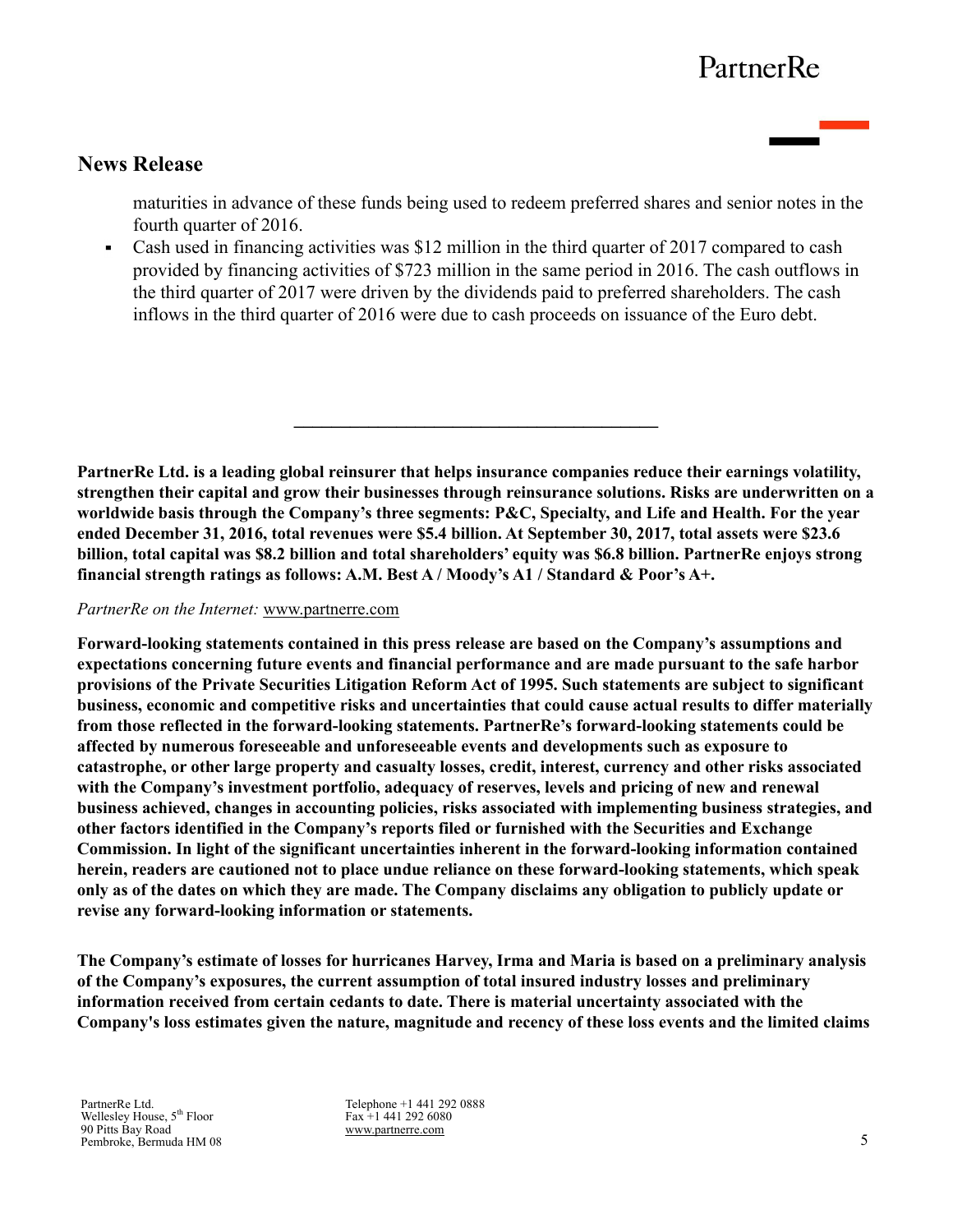# PartnerRe

## **News Release**

**information received to date. The ultimate loss therefore may differ materially from the current preliminary estimate.**

**Contacts: PartnerRe Ltd.** (441) 292-0888 Investor Contact: Ryan Lipschutz Media Contact: Celia Powell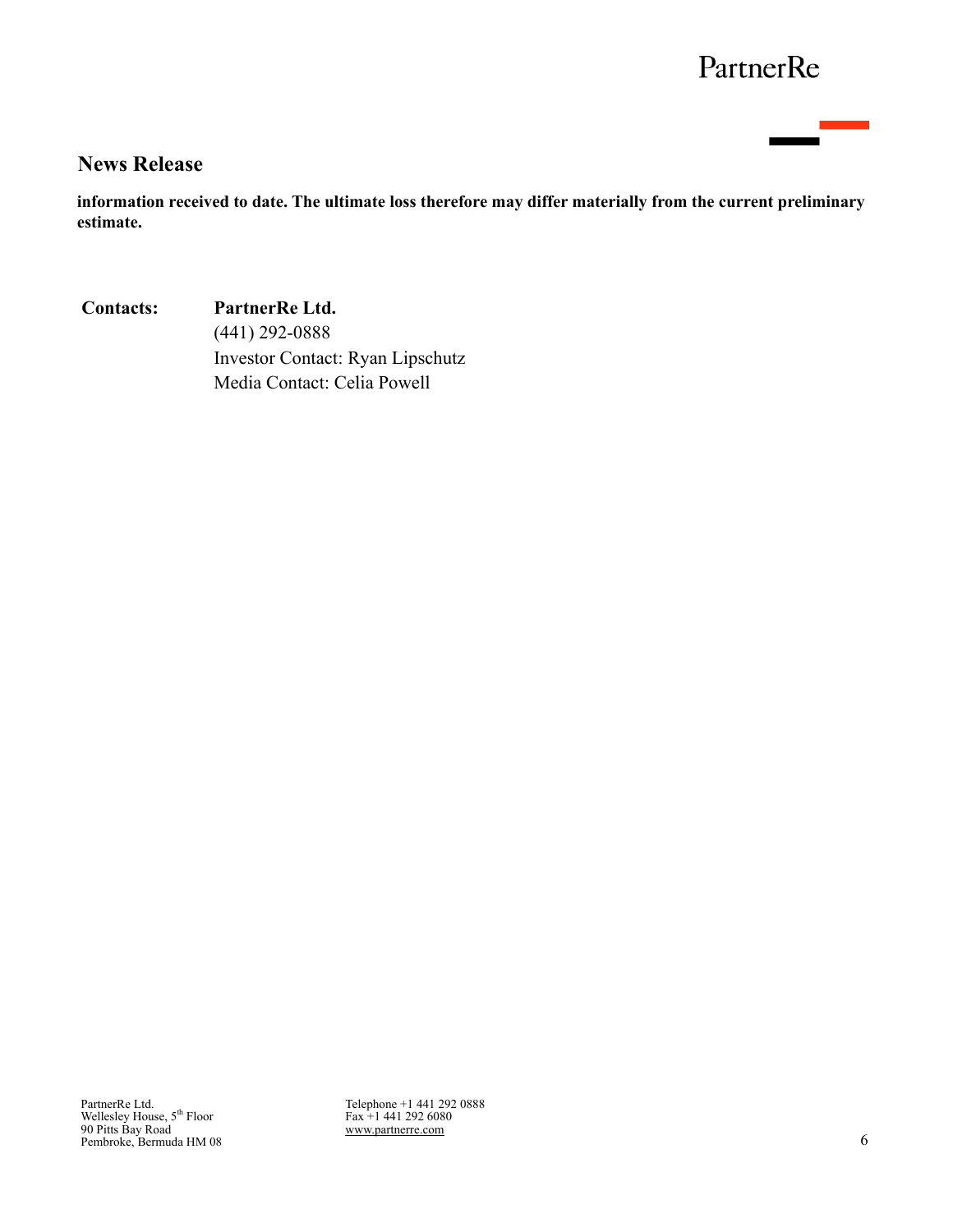## **PartnerRe Ltd. Consolidated Statements of Operations and Comprehensive (Loss) Income (1)**

(Expressed in thousands of U.S. dollars)

(Unaudited)

|                                                                                     | For the three months ended |                       |                          |                       |               | For the nine months ended |                |                       |  |  |  |
|-------------------------------------------------------------------------------------|----------------------------|-----------------------|--------------------------|-----------------------|---------------|---------------------------|----------------|-----------------------|--|--|--|
|                                                                                     |                            | September 30,<br>2017 |                          | September 30,<br>2016 |               | September 30,<br>2017     |                | September 30,<br>2016 |  |  |  |
| <b>Revenues</b>                                                                     |                            |                       |                          |                       |               |                           |                |                       |  |  |  |
| Gross premiums written                                                              |                            | 1,389,951             | -S                       | 1,244,311             | <sup>\$</sup> | 4,352,308                 | <sup>S</sup>   | 4,254,247             |  |  |  |
| Net premiums written                                                                |                            | 1,249,818             | $\overline{\mathcal{S}}$ | 1,131,260             | S             | 3,899,699                 | $\overline{s}$ | 3,886,375             |  |  |  |
| Decrease (increase) in unearned premiums                                            |                            | 145,052               |                          | 178,319               |               | (235, 126)                |                | (180, 833)            |  |  |  |
| Net premiums earned                                                                 |                            | 1,394,870             |                          | 1,309,579             |               | 3,664,573                 |                | 3,705,542             |  |  |  |
| Net investment income                                                               |                            | 97,594                |                          | 101,773               |               | 298,975                   |                | 305,943               |  |  |  |
| Net realized and unrealized investment gains                                        |                            | 61,248                |                          | 55,548                |               | 213,506                   |                | 414,682               |  |  |  |
| Other income                                                                        |                            | 3,593                 |                          | 3,266                 |               | 11,029                    |                | 11,572                |  |  |  |
| <b>Total revenues</b>                                                               |                            | 1,557,305             |                          | 1,470,166             |               | 4,188,083                 |                | 4,437,739             |  |  |  |
| <b>Expenses</b>                                                                     |                            |                       |                          |                       |               |                           |                |                       |  |  |  |
| Losses and loss expenses                                                            |                            | 1,183,109             |                          | 772,960               |               | 2,756,674                 |                | 2,470,083             |  |  |  |
| Acquisition costs                                                                   |                            | 297,466               |                          | 298,653               |               | 809,766                   |                | 865,161               |  |  |  |
| Other expenses $^{(2)}$                                                             |                            | 90,179                |                          | 91,257                |               | 270,020                   |                | 367,439               |  |  |  |
| Interest expense                                                                    |                            | 10,547                |                          | 12,251                |               | 31,920                    |                | 36,766                |  |  |  |
| Amortization of intangible assets                                                   |                            | 6,286                 |                          | 6,588                 |               | 18,312                    |                | 19,764                |  |  |  |
| Net foreign exchange losses (gains)                                                 |                            | 40,919                |                          | 8,362                 |               | 107,049                   |                | (29, 378)             |  |  |  |
| <b>Total expenses</b>                                                               |                            | 1,628,506             |                          | 1,190,071             |               | 3,993,741                 |                | 3,729,835             |  |  |  |
| (Loss) income before taxes and interest in earnings of equity method<br>investments |                            | (71, 201)             |                          | 280,095               |               | 194,342                   |                | 707,904               |  |  |  |
| Income tax expense                                                                  |                            | 10,162                |                          | 29,027                |               | 33,123                    |                | 92,368                |  |  |  |
| Interest in earnings of equity method investments                                   |                            | 9,025                 |                          | 3,396                 |               | 19,014                    |                | 5,468                 |  |  |  |
| Net (loss) income                                                                   |                            | (72, 338)             |                          | 254,464               |               | 180,233                   |                | 621,004               |  |  |  |
| Preferred dividends                                                                 |                            | 11,604                |                          | 14,184                |               | 34,812                    |                | 42,551                |  |  |  |
| Net (loss) income available to common shareholder                                   | \$                         | (83, 942)             | - \$                     | 240,280               | S             | 145,421                   | \$             | 578,453               |  |  |  |
| Comprehensive (loss) income                                                         | \$                         | (44, 436)             | S                        | 234,980               | S             | 180,577                   | \$             | 599,728               |  |  |  |

*(1) On March 18, 2016, Exor N.V. acquired 100% of the Company's common shares. As such, per share data is no longer meaningful and has been excluded. PartnerRe common shares are no longer traded on the NYSE.* 

*(2) Other expenses for the three months ended September 30, 2017 include \$8 million of reorganization related costs. Other expenses for the nine months ended September 30, 2017 include \$24 million of reorganization related costs and transaction costs related to the Aurigen acquisition. Other expenses for the three months ended September 30, 2016 include \$13 million of reorganization related severance costs and costs related to certain executive changes. Other expenses for the nine months ended September 30, 2016 include \$106 million of transaction costs and accelerated stock-based compensation expense related to the closing of the acquisition by Exor as well as reorganization related severance costs.*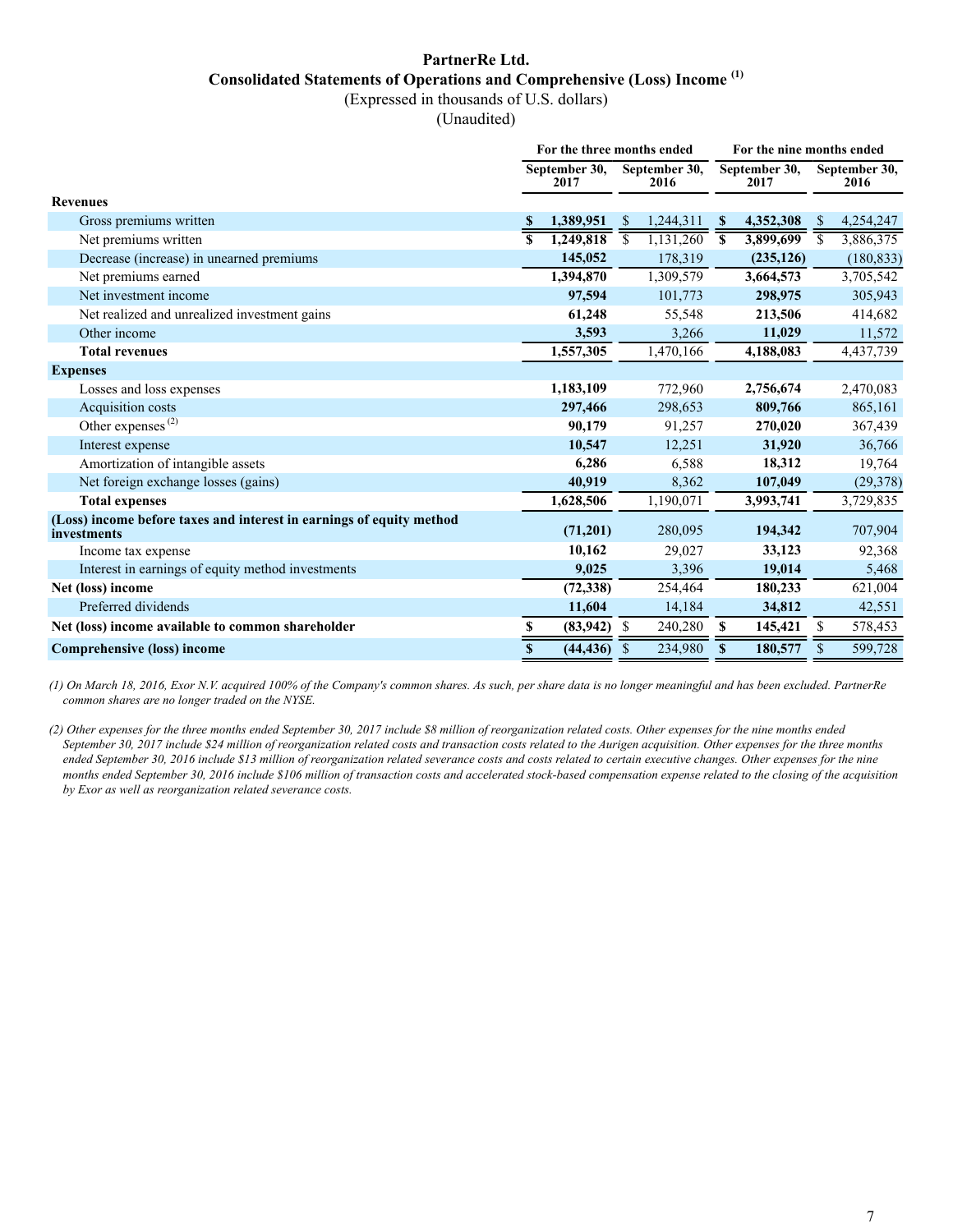#### **PartnerRe Ltd. Consolidated Balance Sheets** (Expressed in thousands of U.S. dollars, except parenthetical share data)

(Unaudited)

|                                                                                                                           |                           | September 30, 2017 |            | December 31, 2016 |
|---------------------------------------------------------------------------------------------------------------------------|---------------------------|--------------------|------------|-------------------|
| <b>Assets</b>                                                                                                             |                           |                    |            |                   |
| <b>Investments:</b>                                                                                                       |                           |                    |            |                   |
| Fixed maturities, at fair value                                                                                           | \$                        | 13,569,214         | -S         | 13,432,501        |
| Short-term investments, at fair value                                                                                     |                           | 57,218             |            | 21,697            |
| Equities, at fair value                                                                                                   |                           | 609,878            |            | 38,626            |
| Other invested assets                                                                                                     |                           | 1,163,615          |            | 1,075,637         |
| <b>Total investments</b>                                                                                                  |                           | 15,399,925         |            | 14,568,461        |
| Funds held - directly managed                                                                                             |                           | 527,733            |            | 511,324           |
| Cash and cash equivalents                                                                                                 |                           | 1,163,813          |            | 1,773,328         |
| Accrued investment income                                                                                                 |                           | 121,850            |            | 112,580           |
| Reinsurance balances receivable                                                                                           |                           | 3,148,145          |            | 2,492,069         |
| Reinsurance recoverable on paid and unpaid losses                                                                         |                           | 884,690            |            | 331,704           |
| Funds held by reinsured companies                                                                                         |                           | 789,758            |            | 685,069           |
| Deferred acquisition costs                                                                                                |                           | 691,505            |            | 597,239           |
| Deposit assets                                                                                                            |                           | 83,536             |            | 74,273            |
| Net tax assets                                                                                                            |                           | 112,775            |            | 194,170           |
| Goodwill                                                                                                                  |                           | 456,380            |            | 456,380           |
| Intangible assets                                                                                                         |                           | 166,569            |            | 107,092           |
| Other assets and receivables                                                                                              |                           | 41,051             |            | 35,105            |
| <b>Total assets</b>                                                                                                       | $\boldsymbol{\mathsf{s}}$ | 23,587,730 \$      |            | 21,938,794        |
| <b>Liabilities</b>                                                                                                        |                           |                    |            |                   |
| Non-life reserves                                                                                                         | $\mathbb S$               | 10,023,605         | $\sqrt{3}$ | 8,985,434         |
| Life and health reserves                                                                                                  |                           | 2,375,838          |            | 1,984,096         |
| Unearned premiums                                                                                                         |                           | 2,043,819          |            | 1,623,796         |
| Other reinsurance balances payable                                                                                        |                           | 354,735            |            | 281,973           |
| Deposit liabilities                                                                                                       |                           | 18,944             |            | 15,026            |
| Net tax liabilities                                                                                                       |                           | 186,360            |            | 166,113           |
| Accounts payable, accrued expenses and other                                                                              |                           | 332,574            |            | 849,572           |
| Debt related to senior notes                                                                                              |                           | 1,372,188          |            | 1,273,883         |
| Debt related to capital efficient notes                                                                                   |                           | 70,989             |            | 70,989            |
| <b>Total liabilities</b>                                                                                                  |                           | 16,779,052         |            | 15,250,882        |
| <b>Shareholders' Equity</b>                                                                                               |                           |                    |            |                   |
| Common shares (par value \$0.00000001; issued: 100,000,000 shares)                                                        |                           |                    |            |                   |
| Preferred shares (par value \$1.00; issued and outstanding: 28,169,062 shares; aggregate liquidation<br>value: \$704,227) |                           | 28,169             |            | 28,169            |
| Additional paid-in capital                                                                                                |                           | 2,396,530          |            | 2,396,530         |
| Accumulated other comprehensive loss                                                                                      |                           | (74, 226)          |            | (74, 569)         |
| Retained earnings                                                                                                         |                           | 4,458,205          |            | 4,337,782         |
| Total shareholders' equity                                                                                                |                           | 6,808,678          |            | 6,687,912         |
| Total liabilities and shareholders' equity                                                                                | $\mathbb S$               | 23,587,730         | - \$       | 21,938,794        |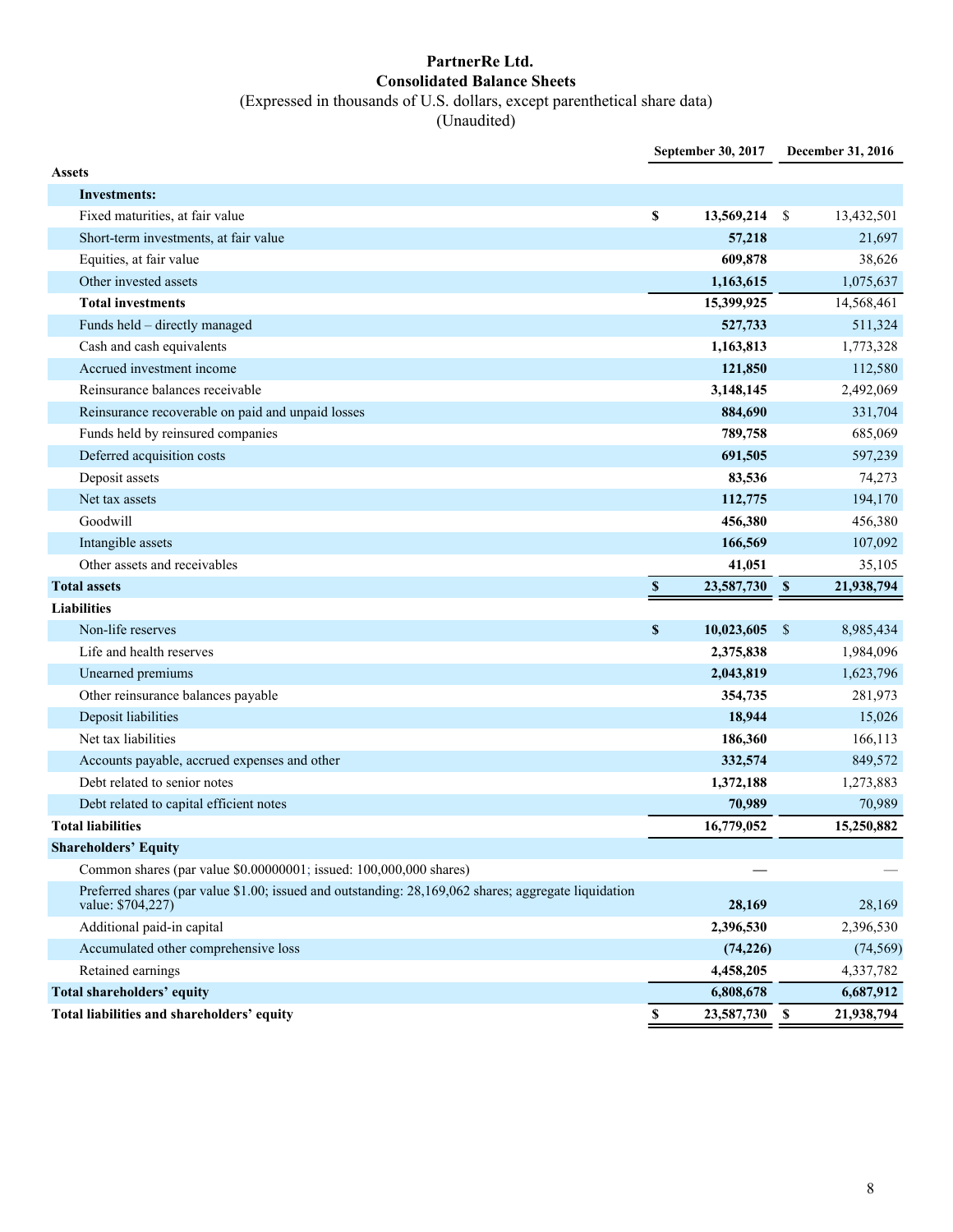#### **PartnerRe Ltd. Condensed Consolidated Statements of Cash Flows** (Expressed in millions of U.S. dollars) (Unaudited)

|                                                                       | For the three months ended |                           |                           | For the nine months ended |  |  |
|-----------------------------------------------------------------------|----------------------------|---------------------------|---------------------------|---------------------------|--|--|
|                                                                       | <b>September 30, 2017</b>  | <b>September 30, 2016</b> | <b>September 30, 2017</b> | <b>September 30, 2016</b> |  |  |
| Net cash provided by operating activities                             | 113                        | 197                       | 241                       | 316                       |  |  |
| Net cash used in investing activities <sup><math>(1)(2)</math></sup>  | (77)                       | (811)                     | (630)                     | (240)                     |  |  |
| Net cash (used in) provided by financing activities <sup>(3)(4)</sup> | (12)                       | 723                       | (267)                     | 444                       |  |  |
| Effect of foreign exchange rate changes on cash                       | 22                         | 13                        | 47                        | (18)                      |  |  |
| Increase (decrease) in cash and cash equivalents                      | 46                         | 122                       | (609)                     | 502                       |  |  |
| Cash and cash equivalents - beginning of period                       | 1,118                      | 1,957                     | 1,773                     | 1,577                     |  |  |
| Cash and cash equivalents - end of period                             | 1,164                      | 2,079                     | 1,164                     | 2,079                     |  |  |

*(1) Net cash used in investing activities in the nine months ended September 30, 2017 reflects cash used to fund the Aurigen acquisition and investments in public equity funds.* 

*(2) Net cash used in investing activities in the three months ended September 30, 2016 primarily represented proceeds from issuance of Euro debt that was invested in short-term fixed maturities in advance of these funds being used to redeem preferred shares and senior notes in the fourth quarter of 2016. In addition to the investments in short-term fixed maturities, net cash used in investing activities in the nine*  months ended September 30, 2016 includes cash generated through redemption of investments in order to fund the payment of the special dividend upon closing of the merger with Exor N.V. (Special Dividend) *in the first quarter of 2016.*

*(3) Net cash used in financing activities in the nine months ended September 30, 2017 reflects a redemption of debt by Aurigen.* 

*(4) Net cash provided by financing activities in the three months ended September 30, 2016 includes proceeds from issuance of Euro 750 million senior debt in September 2016. In addition to the proceeds, the net cash provided by financing activities in the nine months ended September 30, 2016 includes the payment of the Special Dividend and the settlement of certain share-based awards upon closing of the merger with Exor N.V in the first quarter of 2016.*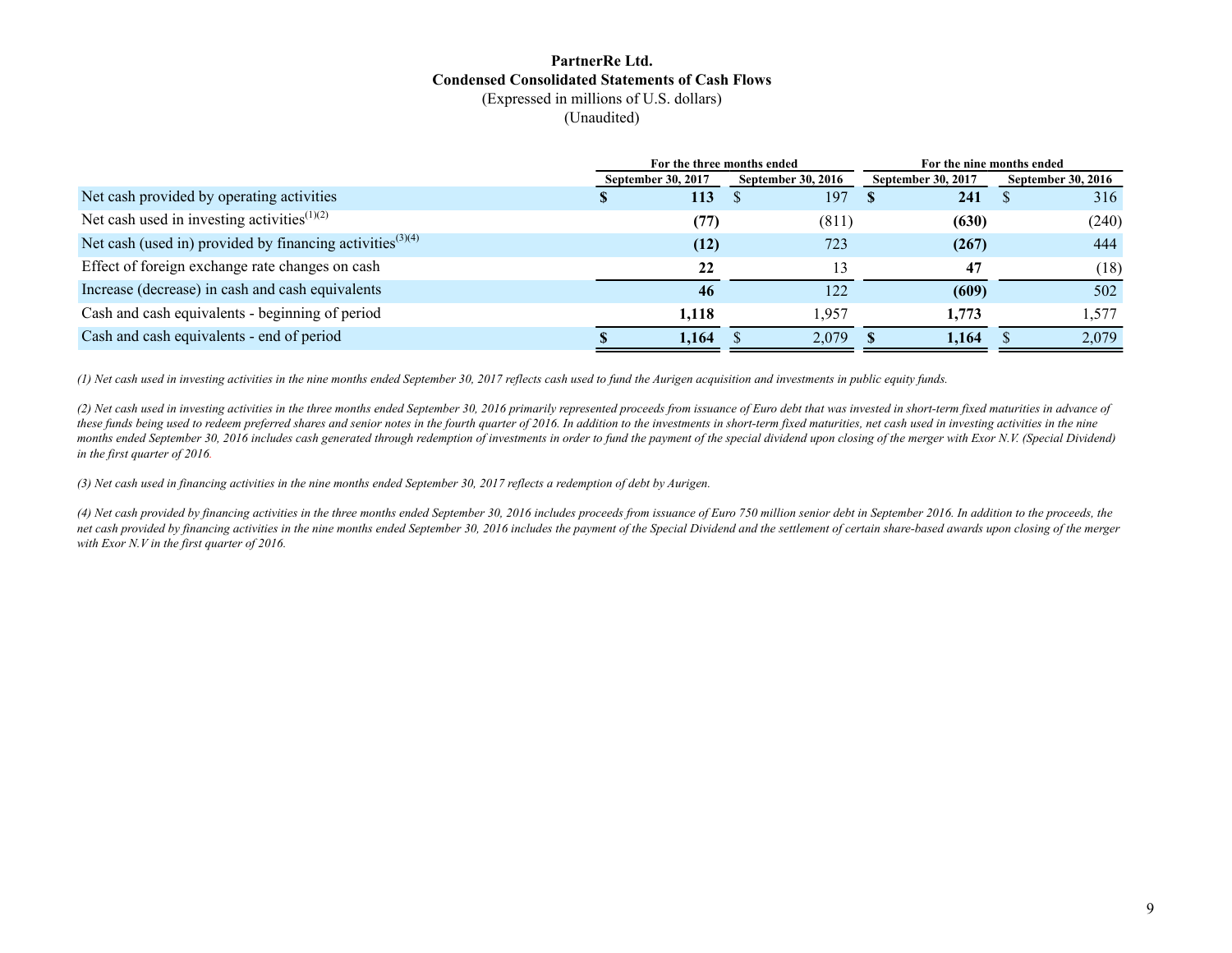#### **PartnerRe Ltd. Consolidated Statements of Comprehensive (Loss) Income** (Expressed in thousands of U.S. dollars) (Unaudited)

|                                                                     |                           |           | For the three months ended |                           | For the nine months ended |
|---------------------------------------------------------------------|---------------------------|-----------|----------------------------|---------------------------|---------------------------|
|                                                                     | <b>September 30, 2017</b> |           | <b>September 30, 2016</b>  | <b>September 30, 2017</b> | <b>September 30, 2016</b> |
| Net (loss) income                                                   | S                         | (72, 338) | 254,464                    | 180,233                   | 621,004                   |
| Change in currency translation adjustment                           |                           | 27,479    | (18,946)                   | 2,337                     | (20, 820)                 |
| Change in net unrealized gains or losses on investments, net of tax |                           | (76)      | (210)                      | (228)                     | (620)                     |
| Change in unfunded pension obligation, net of tax                   |                           | 499       | (328)                      | (1,765)                   | 164                       |
| <b>Comprehensive (loss) income</b>                                  |                           | (44, 436) | 234.980                    | 180,577                   | 599.728                   |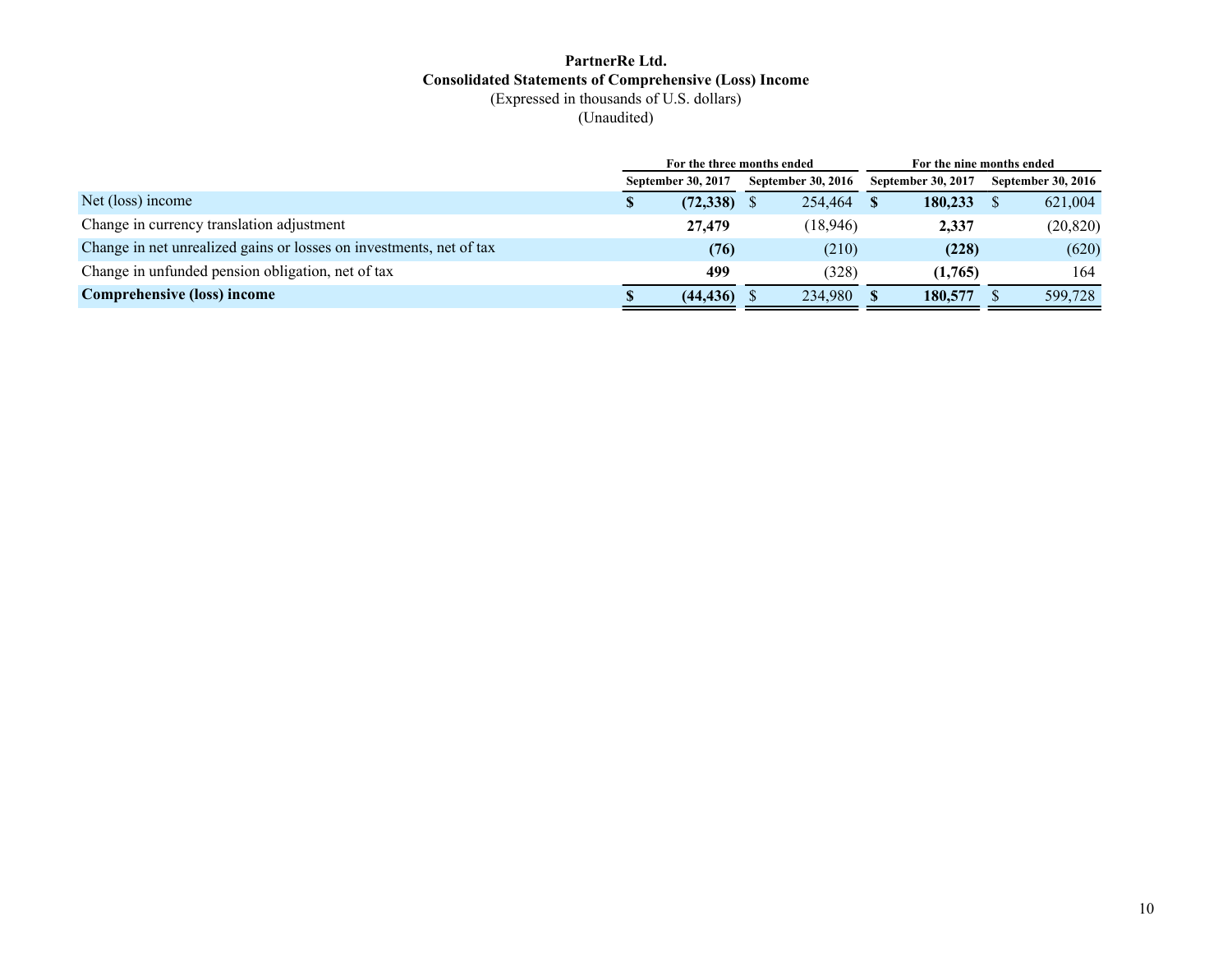#### **PartnerRe Ltd. Segment Information** (Expressed in millions of U.S. dollars, except percentages)

(Unaudited)

**For the three months ended September 30, 2017**

|                                                   |             | P&C<br>segment |              | <b>Specialty</b><br>segment |              | Total<br>Non-life |              | Life<br>and Health<br>segment |             | Corporate<br>and Other |               | Total   |
|---------------------------------------------------|-------------|----------------|--------------|-----------------------------|--------------|-------------------|--------------|-------------------------------|-------------|------------------------|---------------|---------|
| Gross premiums written                            | \$          | 550            | \$           | 489                         | \$           | 1,039             | \$           | 351                           | \$          |                        | \$            | 1,390   |
| Net premiums written                              | $\mathbf S$ | 461            | \$           | 457                         | S            | 918               | \$.          | 332                           | \$          |                        | S             | 1,250   |
| Decrease in unearned premiums                     |             | 132            |              | 6                           |              | 138               |              | $\overline{7}$                |             |                        |               | 145     |
| Net premiums earned                               | $\mathbf S$ | 593            | \$           | 463                         | $\mathbb{S}$ | 1,056             | $\mathbb{S}$ | 339                           | $\mathbf S$ |                        | <sup>\$</sup> | 1,395   |
| Losses and loss expenses                          |             | (647)          |              | (221)                       |              | (868)             |              | (315)                         |             |                        |               | (1,183) |
| Acquisition costs                                 |             | (140)          |              | (124)                       |              | (264)             |              | (34)                          |             |                        |               | (298)   |
| <b>Technical result</b>                           | S           | (194)          | $\mathbf{s}$ | 118                         | $\mathbf{s}$ | (76)              | $\mathbf{s}$ | $(10)$ \$                     |             | $\equiv$               | S.            | (86)    |
| Other (loss) income                               |             |                |              | (1)                         |              | (1)               |              | 3                             |             | $\overline{2}$         |               | 4       |
| Other expenses                                    |             | (19)           |              | (8)                         |              | (27)              |              | (19)                          |             | (44)                   |               | (90)    |
| <b>Underwriting result</b>                        | \$          | (213)          | S            | 109                         | \$           | (104)             | -S           | (26)                          |             | n/a                    | <sup>S</sup>  | (172)   |
| Net investment income                             |             |                |              |                             |              |                   |              | 16                            |             | 82                     |               | 98      |
| Allocated underwriting result <sup>(1)</sup>      |             |                |              |                             |              |                   | \$           | (10)                          |             | n/a                    |               | n/a     |
| Net realized and unrealized investment gains      |             |                |              |                             |              |                   |              |                               |             | 61                     |               | 61      |
| Interest expense                                  |             |                |              |                             |              |                   |              |                               |             | (11)                   |               | (11)    |
| Amortization of intangible assets                 |             |                |              |                             |              |                   |              |                               |             | (6)                    |               | (6)     |
| Net foreign exchange losses                       |             |                |              |                             |              |                   |              |                               |             | (41)                   |               | (41)    |
| Income tax expense                                |             |                |              |                             |              |                   |              |                               |             | (10)                   |               | (10)    |
| Interest in earnings of equity method investments |             |                |              |                             |              |                   |              |                               |             | 9                      |               | 9       |
| <b>Net loss</b>                                   |             |                |              |                             |              |                   |              |                               |             | n/a                    |               | (72)    |
| Loss ratio $(2)$                                  |             | 109.1%         |              | 47.8%                       |              | 82.2%             |              |                               |             |                        |               |         |
| Acquisition ratio <sup>(3)</sup>                  |             | 23.6           |              | 26.7                        |              | 25.0              |              |                               |             |                        |               |         |
| Technical ratio <sup>(4)</sup>                    |             | 132.7%         |              | 74.5%                       |              | 107.2%            |              |                               |             |                        |               |         |
| Other expense ratio <sup>(5)</sup>                |             | 3.1            |              | 1.8                         |              | 2.6               |              |                               |             |                        |               |         |
| Combined ratio <sup>(6)</sup>                     |             | 135.8%         |              | 76.3%                       |              | 109.8%            |              |                               |             |                        |               |         |

#### **For the three months ended September 30, 2016**

|                                                   |               | P&C<br>segment |               | <b>Specialty</b><br>segment |              | Total<br>Non-life |              | Life<br>and Health<br>segment |               | Corporate<br>and Other | <b>Total</b>  |                |
|---------------------------------------------------|---------------|----------------|---------------|-----------------------------|--------------|-------------------|--------------|-------------------------------|---------------|------------------------|---------------|----------------|
| Gross premiums written                            | \$            | 497            | \$            | 466                         | \$           | 963               | \$           | 281                           | S             |                        | S             | 1,244          |
| Net premiums written                              | \$            | 439            | $\mathcal{S}$ | 421                         | \$           | 860               | $\mathbb{S}$ | 271                           | $\mathcal{S}$ |                        | \$            | 1,131          |
| Decrease in unearned premiums                     |               | 141            |               | 35                          |              | 176               |              | $\overline{2}$                |               |                        |               | 178            |
| Net premiums earned                               | $\mathcal{S}$ | 580            | $\mathbb{S}$  | 456                         | $\mathbb{S}$ | 1,036             | $\mathbf S$  | 273                           | $\mathbb{S}$  |                        | <sup>\$</sup> | 1,309          |
| Losses and loss expenses                          |               | (264)          |               | (279)                       |              | (543)             |              | (230)                         |               |                        |               | (773)          |
| Acquisition costs                                 |               | (140)          |               | (124)                       |              | (264)             |              | (34)                          |               |                        |               | (298)          |
| <b>Technical result</b>                           | S             | 176            | $\mathbf{s}$  | 53                          | S            | 229               | S            | 9                             | S             |                        | S             | 238            |
| Other income                                      |               |                |               |                             |              |                   |              | $\overline{2}$                |               |                        |               | 3              |
| Other expenses                                    |               | (31)           |               | (19)                        |              | (50)              |              | (15)                          |               | (26)                   |               | (91)           |
| <b>Underwriting result</b>                        | S             | 145            | S             | 34                          | $\mathbf{s}$ | 179               | $\mathbf{s}$ | (4)                           |               | n/a                    | $\mathbf{s}$  | 150            |
| Net investment income                             |               |                |               |                             |              |                   |              | 15                            |               | 87                     |               | 102            |
| Allocated underwriting result <sup>(1)</sup>      |               |                |               |                             |              |                   | $\mathbf{s}$ | 11                            |               | n/a                    |               | n/a            |
| Net realized and unrealized investment gains      |               |                |               |                             |              |                   |              |                               |               | 56                     |               | 56             |
| Interest expense                                  |               |                |               |                             |              |                   |              |                               |               | (12)                   |               | (12)           |
| Amortization of intangible assets                 |               |                |               |                             |              |                   |              |                               |               | (7)                    |               | (7)            |
| Net foreign exchange losses                       |               |                |               |                             |              |                   |              |                               |               | (9)                    |               | (9)            |
| Income tax expense                                |               |                |               |                             |              |                   |              |                               |               | (29)                   |               | (29)           |
| Interest in earnings of equity method investments |               |                |               |                             |              |                   |              |                               |               | 3                      |               | $\overline{3}$ |
| <b>Net income</b>                                 |               |                |               |                             |              |                   |              |                               |               | n/a                    |               | 254            |
| Loss ratio $(2)$                                  |               | 45.5%          |               | 61.2%                       |              | 52.4%             |              |                               |               |                        |               |                |
| Acquisition ratio <sup>(3)</sup>                  |               | 24.2           |               | 27.2                        |              | 25.5              |              |                               |               |                        |               |                |
| Technical ratio <sup>(4)</sup>                    |               | 69.7%          |               | 88.4%                       |              | 77.9%             |              |                               |               |                        |               |                |
| Other expense ratio <sup>(5)</sup>                |               | 5.3            |               | 4.2                         |              | 4.8               |              |                               |               |                        |               |                |
| Combined ratio <sup>(6)</sup>                     |               | 75.0%          |               | 92.6%                       |              | 82.7%             |              |                               |               |                        |               |                |

*(1) Allocated underwriting result is defined as net premiums earned, other income or loss and allocated net investment income less losses and loss expenses on life and health contracts, acquisition costs and other expenses.*

*(2) Loss ratio is obtained by dividing losses and loss expenses by net premiums earned. (3) Acquisition ratio is obtained by dividing acquisition costs by net premiums earned.*

*(4) Technical ratio is defined as the sum of the loss ratio and the acquisition ratio.*

*(5) Other expense ratio is obtained by dividing other expenses by net premiums earned.*

*(6) Combined ratio is defined as the sum of the technical ratio and the other expense ratio.*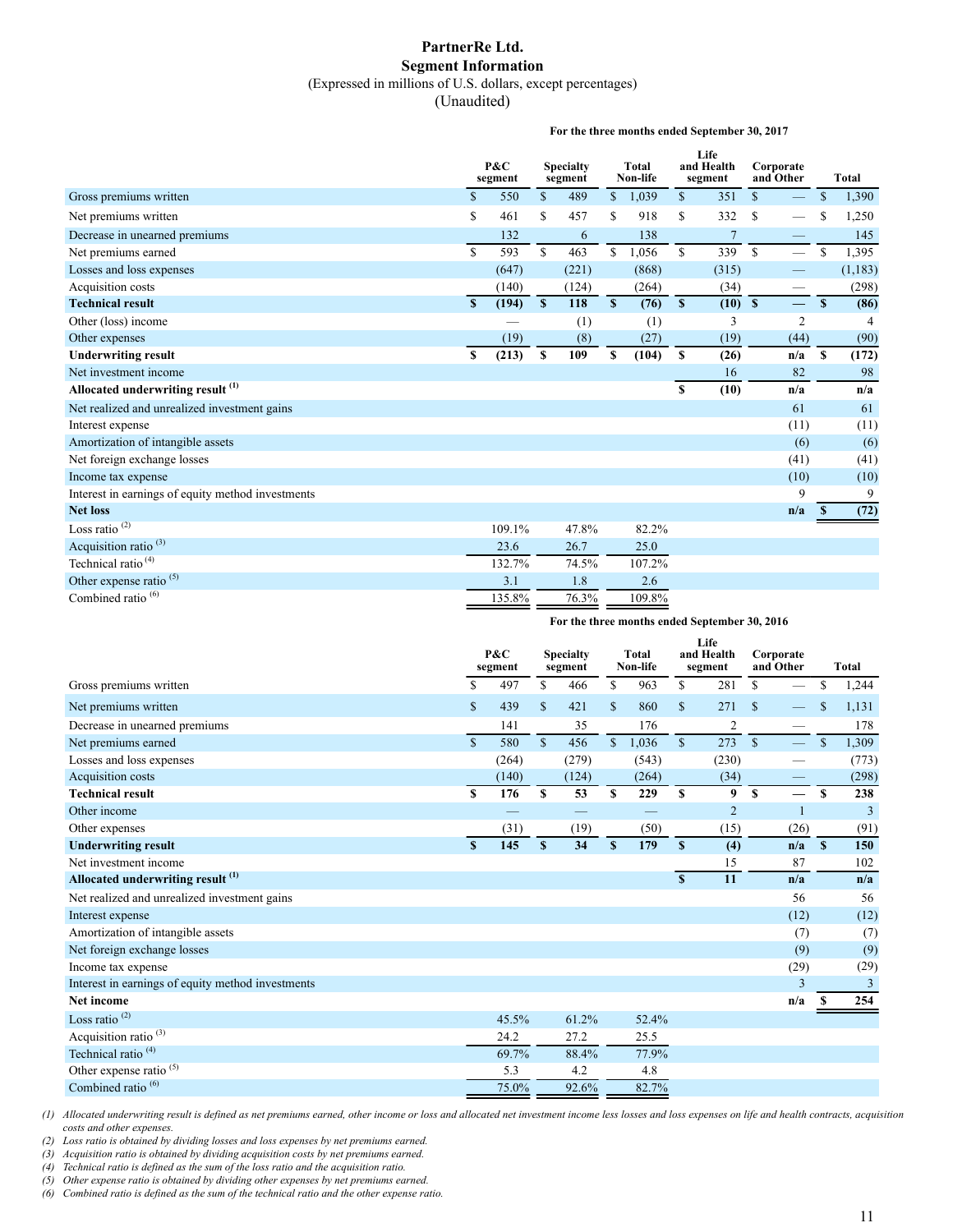## **PartnerRe Ltd. Segment Information**

(Expressed in millions of U.S. dollars, except percentages)

(Unaudited)

#### **For the nine months ended September 30, 2017**

|                                                   |               | P&C<br>segment |              | <b>Specialty</b><br>segment |              | Total<br>Non-life |             | Life<br>and Health<br>segment |              | Corporate<br>and Other   |               | Total   |
|---------------------------------------------------|---------------|----------------|--------------|-----------------------------|--------------|-------------------|-------------|-------------------------------|--------------|--------------------------|---------------|---------|
| Gross premiums written                            | <sup>\$</sup> | 1,894          | $\mathbb{S}$ | 1,441                       | $\mathbb{S}$ | 3,335             | $\mathbf S$ | 1,017                         | $\mathbb{S}$ |                          | $\mathbb{S}$  | 4,352   |
| Net premiums written                              | S             | 1,630          | \$.          | 1,294                       | \$.          | 2,924             | \$          | 976                           | $\mathbf S$  |                          | \$            | 3,900   |
| Increase in unearned premiums                     |               | (177)          |              | (53)                        |              | (230)             |             | (5)                           |              | -                        |               | (235)   |
| Net premiums earned                               | \$            | 1,453          | \$           | 1,241                       | $\mathbf S$  | 2,694             | $\mathbf S$ | 971                           | $\mathbb{S}$ | $\overline{\phantom{0}}$ | S             | 3,665   |
| Losses and loss expenses                          |               | (1,216)        |              | (657)                       |              | (1, 873)          |             | (884)                         |              |                          |               | (2,757) |
| Acquisition costs                                 |               | (359)          |              | (346)                       |              | (705)             |             | (105)                         |              |                          |               | (810)   |
| <b>Technical result</b>                           | S             | (122)          | S.           | 238                         | S            | 116               | S           | $(18)$ \$                     |              | $\equiv$                 | $\mathbf{s}$  | 98      |
| Other income                                      |               |                |              | (1)                         |              |                   |             | 10                            |              |                          |               | 11      |
| Other expenses                                    |               | (58)           |              | (26)                        |              | (84)              |             | (49)                          |              | (137)                    |               | (270)   |
| <b>Underwriting result</b>                        | S             | (179)          | \$           | 211                         | \$           | 32                | S           | (57)                          |              | n/a                      | S             | (161)   |
| Net investment income                             |               |                |              |                             |              |                   |             | 44                            |              | 255                      |               | 299     |
| <b>Allocated underwriting result</b>              |               |                |              |                             |              |                   | \$          | (13)                          |              | n/a                      |               | n/a     |
| Net realized and unrealized investment gains      |               |                |              |                             |              |                   |             |                               |              | 213                      |               | 213     |
| Interest expense                                  |               |                |              |                             |              |                   |             |                               |              | (32)                     |               | (32)    |
| Amortization of intangible assets                 |               |                |              |                             |              |                   |             |                               |              | (18)                     |               | (18)    |
| Net foreign exchange losses                       |               |                |              |                             |              |                   |             |                               |              | (107)                    |               | (107)   |
| Income tax expense                                |               |                |              |                             |              |                   |             |                               |              | (33)                     |               | (33)    |
| Interest in earnings of equity method investments |               |                |              |                             |              |                   |             |                               |              | 19                       |               | 19      |
| <b>Net income</b>                                 |               |                |              |                             |              |                   |             |                               |              | n/a                      | <sup>\$</sup> | 180     |
| Loss ratio                                        |               | 83.7%          |              | 52.9%                       |              | 69.5%             |             |                               |              |                          |               |         |
| Acquisition ratio                                 |               | 24.7           |              | 27.9                        |              | 26.2              |             |                               |              |                          |               |         |
| Technical ratio                                   |               | 108.4%         |              | 80.8%                       |              | 95.7%             |             |                               |              |                          |               |         |
| Other expense ratio                               |               | 4.0            |              | 2.1                         |              | 3.1               |             |                               |              |                          |               |         |
| Combined ratio                                    |               | 112.4%         |              | 82.9%                       |              | 98.8%             |             |                               |              |                          |               |         |

**For the nine months ended September 30, 2016**

|                                                   |               | P&C<br>segment |    | <b>Specialty</b><br>segment |                | <b>Total</b><br>Non-life |              | Life<br>and Health<br>segment |              | Corporate<br>and Other |              | <b>Total</b> |
|---------------------------------------------------|---------------|----------------|----|-----------------------------|----------------|--------------------------|--------------|-------------------------------|--------------|------------------------|--------------|--------------|
| Gross premiums written                            | <sup>\$</sup> | 1,872          |    | \$1,512                     | $\mathbb{S}$   | 3,384                    | $\mathbb{S}$ | 870                           | \$           |                        | \$           | 4,254        |
| Net premiums written                              | \$            | 1,667          | \$ | 1,387                       | \$             | 3,054                    | \$           | 832                           | \$           |                        | S            | 3,886        |
| Increase in unearned premiums                     |               | (120)          |    | (54)                        |                | (174)                    |              | (6)                           |              |                        |              | (180)        |
| Net premiums earned                               | <sup>\$</sup> | 1,547          | \$ | 1,333                       | $\mathbb{S}^-$ | 2,880                    | $\mathbb{S}$ | 826                           | $\mathbb{S}$ |                        | \$           | 3,706        |
| Losses and loss expenses                          |               | (933)          |    | (859)                       |                | (1,792)                  |              | (678)                         |              |                        |              | (2,470)      |
| Acquisition costs                                 |               | (399)          |    | (367)                       |                | (766)                    |              | (99)                          |              |                        |              | (865)        |
| <b>Technical result</b>                           | S             | 215            | S  | 107                         | S              | 322                      | S            | 49                            | $\mathbf{s}$ |                        | $\mathbf{s}$ | 371          |
| Other income                                      |               | 3              |    | (1)                         |                | $\overline{2}$           |              | $\overline{7}$                |              | 2                      |              | 11           |
| Other expenses                                    |               | (108)          |    | (67)                        |                | (175)                    |              | (49)                          |              | (143)                  |              | (367)        |
| <b>Underwriting result</b>                        | S             | 110            | S  | 39                          | S              | 149                      | S            | 7                             |              | n/a                    | $\mathbf{s}$ | 15           |
| Net investment income                             |               |                |    |                             |                |                          |              | 42                            |              | 264                    |              | 306          |
| <b>Allocated underwriting result</b>              |               |                |    |                             |                |                          | S            | 49                            |              | n/a                    |              | n/a          |
| Net realized and unrealized investment gains      |               |                |    |                             |                |                          |              |                               |              | 415                    |              | 415          |
| Interest expense                                  |               |                |    |                             |                |                          |              |                               |              | (37)                   |              | (37)         |
| Amortization of intangible assets                 |               |                |    |                             |                |                          |              |                               |              | (20)                   |              | (20)         |
| Net foreign exchange gains                        |               |                |    |                             |                |                          |              |                               |              | 29                     |              | 29           |
| Income tax expense                                |               |                |    |                             |                |                          |              |                               |              | (92)                   |              | (92)         |
| Interest in earnings of equity method investments |               |                |    |                             |                |                          |              |                               |              | 5                      |              | 5            |
| <b>Net income</b>                                 |               |                |    |                             |                |                          |              |                               |              | n/a                    | $\mathbf{s}$ | 621          |
| Loss ratio                                        |               | 60.3%          |    | 64.5%                       |                | 62.2%                    |              |                               |              |                        |              |              |
| Acquisition ratio                                 |               | 25.8           |    | 27.5                        |                | 26.6                     |              |                               |              |                        |              |              |
| Technical ratio                                   |               | 86.1%          |    | 92.0%                       |                | 88.8%                    |              |                               |              |                        |              |              |
| Other expense ratio                               |               | 7.0            |    | 5.0                         |                | 6.1                      |              |                               |              |                        |              |              |
| Combined ratio                                    |               | 93.1%          |    | 97.0%                       |                | 94.9%                    |              |                               |              |                        |              |              |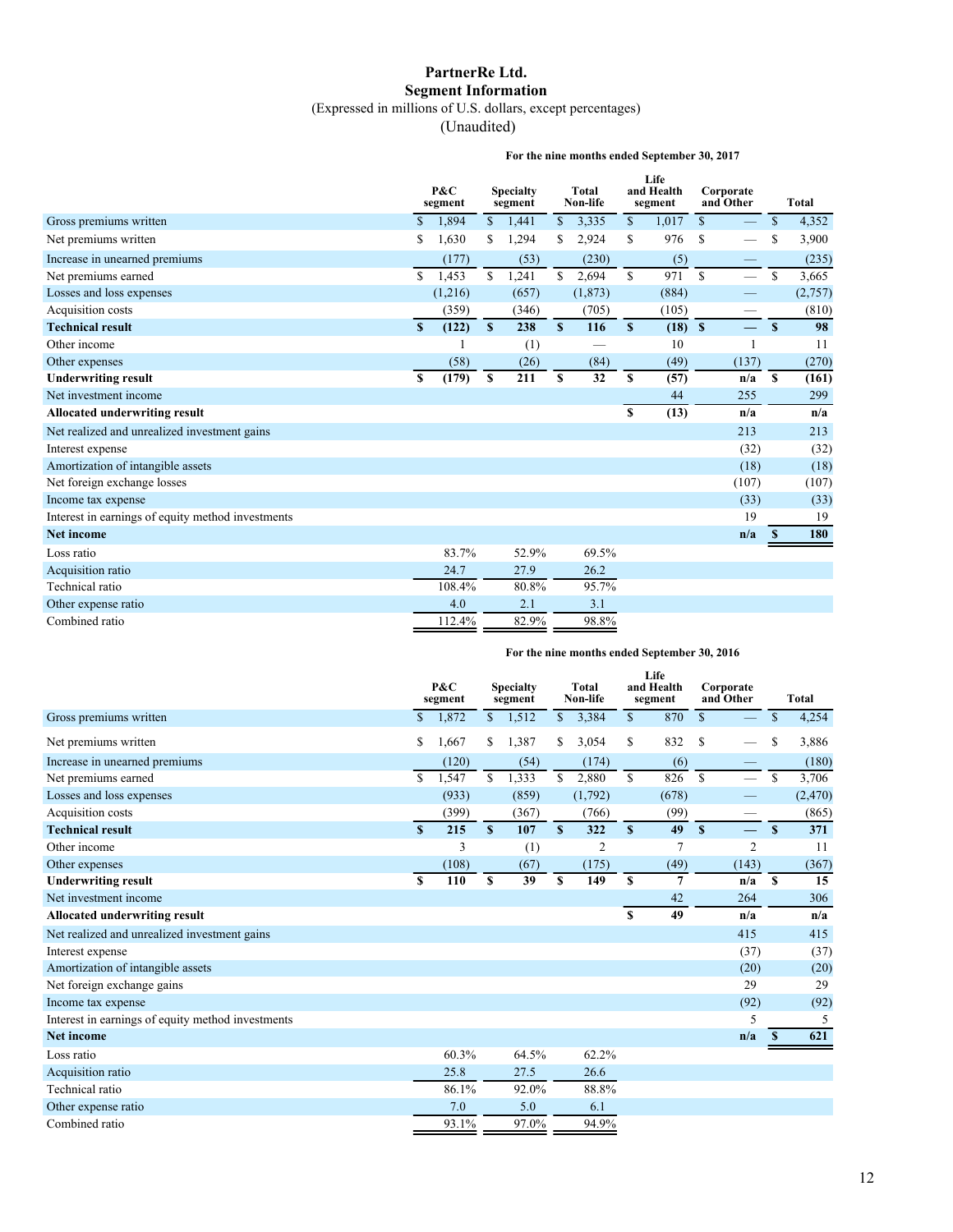#### **PartnerRe Ltd. Investment Portfolio** (Expressed in millions of U.S. dollars) (Unaudited)

|                                                                                     |              | September 30, 2017 |                          |                       | December 31, 2016 |
|-------------------------------------------------------------------------------------|--------------|--------------------|--------------------------|-----------------------|-------------------|
| <b>Investments:</b>                                                                 |              |                    |                          |                       |                   |
| Fixed maturities                                                                    |              |                    |                          |                       |                   |
| U.S. government                                                                     | \$           | 2,357              | $15\%$ \$                | 3,489                 | 24%               |
| U.S. government sponsored enterprises                                               |              | 21                 | $\overline{\phantom{0}}$ | 52                    |                   |
| U.S. states, territories and municipalities                                         |              | 691                | 5                        | 685                   | 5                 |
| Non-U.S. sovereign government, supranational and government related                 |              | 1,738              | 11                       | 1,136                 | 8                 |
| Corporate bonds                                                                     |              | 6,374              | 41                       | 5,705                 | 39                |
| Mortgage/asset-backed securities                                                    |              | 2,388              | 16                       | 2,365                 | 16                |
| Total fixed maturities                                                              |              | 13,569             | 88                       | 13,432                | 92                |
| Short-term investments                                                              |              | 57                 |                          | 22                    | $\hspace{0.05cm}$ |
| Equities                                                                            |              | 610                | $\overline{4}$           | 39                    |                   |
| Other invested assets                                                               |              | 1,164              | $8\,$                    | 1,076                 | $\,8\,$           |
| <b>Total investments</b>                                                            | $\mathbf{s}$ | 15,400             | $100\%$ \$               | 14,569                | 100%              |
| Cash and cash equivalents                                                           |              | 1,164              |                          | 1,773                 |                   |
| Total investments and cash and cash equivalents                                     |              | 16,564             |                          | 16,342                |                   |
| <b>Maturity distribution:</b>                                                       |              |                    |                          |                       |                   |
| One year or less                                                                    | $\mathbb{S}$ | 293                | $2\%$ \$                 | 264                   | $2\%$             |
| More than one year through five years                                               |              | 4,711              | 35                       | 5,381                 | 40                |
| More than five years through ten years                                              |              | 3,985              | 29                       | 3,703                 | 27                |
| More than ten years                                                                 |              | 2,249              | 16                       | 1,741                 | 13                |
| Subtotal                                                                            |              | 11,238             | 82                       | 11,089                | 82                |
| Mortgage/asset-backed securities                                                    |              | 2,388              | 18                       | 2,365                 | 18                |
| Total fixed maturities and short-term investments                                   | \$           | 13,626             | $100\%$                  | $\mathbf s$<br>13,454 | 100%              |
| Credit quality by market value (Total investments excluding Other invested assets): |              |                    |                          |                       |                   |
| <b>AAA</b>                                                                          |              | 8%                 |                          | 6%                    |                   |
| AA                                                                                  |              | 45                 |                          | 52                    |                   |
| A                                                                                   |              | 18                 |                          | 15                    |                   |
| <b>BBB</b>                                                                          |              | 26                 |                          | 24                    |                   |
| Below Investment Grade/Unrated                                                      |              | 3                  |                          | 3                     |                   |
|                                                                                     |              | 100%               |                          | 100%                  |                   |
| Expected average duration <sup>(1)</sup>                                            |              | $4.8$ Yrs          |                          |                       | $4.9$ Yrs         |
| Average yield to maturity at market <sup>(1)</sup>                                  |              | 2.5%               |                          | 2.7%                  |                   |
| Average credit quality                                                              |              | A                  |                          | А                     |                   |

*(1) Includes funds holding fixed income securities that are classified with equities on the Consolidated Balance Sheets and futures used for the purpose of managing duration*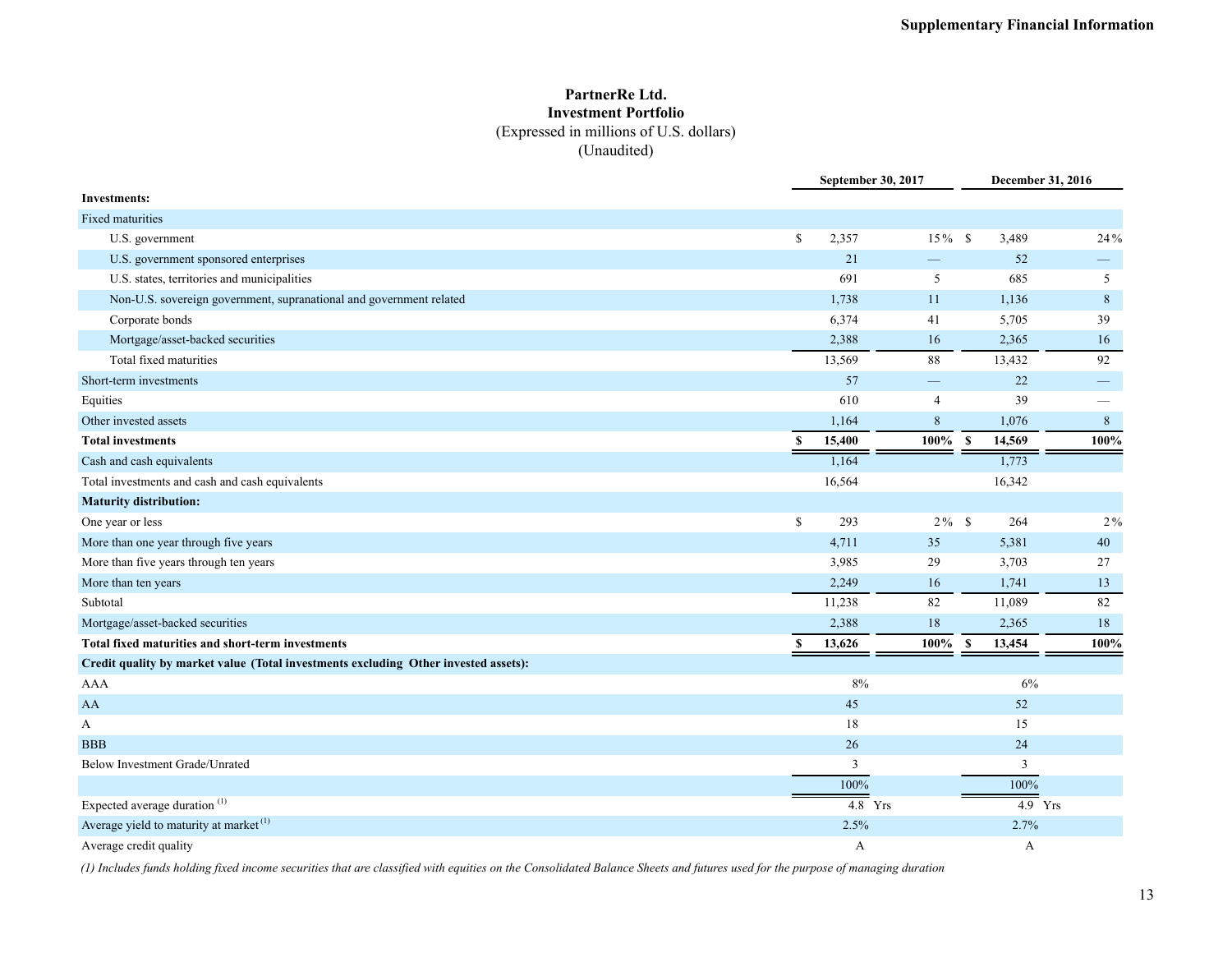#### **PartnerRe Ltd. Distribution of Corporate Bonds** (Expressed in thousands of U.S. dollars)

(Unaudited)

#### **September 30, 2017**

|                                                    |              | <b>Fair Value</b> |              | Percentage to<br><b>Total Fair Value of</b><br><b>Corporate Bonds</b> |    | Percentage to<br><b>Invested Assets</b><br>and cash |              | Largest single issuer<br>as a percentage of<br><b>Invested Assets</b><br>and cash |    |                                 |               |              |
|----------------------------------------------------|--------------|-------------------|--------------|-----------------------------------------------------------------------|----|-----------------------------------------------------|--------------|-----------------------------------------------------------------------------------|----|---------------------------------|---------------|--------------|
| <b>Distribution by sector - Corporate bonds</b>    |              |                   |              |                                                                       |    |                                                     |              |                                                                                   |    |                                 |               |              |
| Consumer noncyclical                               | S.           | 1,376,266         |              | 21.6%                                                                 |    | 8.3%                                                |              | $0.9\%$                                                                           |    |                                 |               |              |
| Finance                                            |              | 1,209,591         |              | 19.0                                                                  |    | 7.3                                                 |              | 0.9                                                                               |    |                                 |               |              |
| Industrials                                        |              | 645,002           |              | 10.1                                                                  |    | 3.9                                                 |              | 0.4                                                                               |    |                                 |               |              |
| Energy                                             |              | 560,568           |              | 8.8                                                                   |    | 3.4                                                 |              | 0.5                                                                               |    |                                 |               |              |
| Consumer cyclical                                  |              | 503,133           |              | 7.9                                                                   |    | 3.0                                                 |              | 0.4                                                                               |    |                                 |               |              |
| Communications                                     |              | 467,609           |              | 7.3                                                                   |    | 2.8                                                 |              | 0.7                                                                               |    |                                 |               |              |
| Insurance                                          |              | 392,023           |              | 6.1                                                                   |    | 2.4                                                 |              | 0.4                                                                               |    |                                 |               |              |
| <b>Utilities</b>                                   |              | 322,070           |              | 5.1                                                                   |    | 1.9                                                 |              | 0.2                                                                               |    |                                 |               |              |
| Real estate investment trusts                      |              | 304,315           |              | 4.8                                                                   |    | 1.8                                                 |              | 0.3                                                                               |    |                                 |               |              |
| <b>Basic materials</b>                             |              | 244,718           |              | 3.8                                                                   |    | 1.5                                                 |              | 0.4                                                                               |    |                                 |               |              |
| Technology                                         |              | 243,363           |              | 3.8                                                                   |    | 1.5                                                 |              | 0.4                                                                               |    |                                 |               |              |
| Catastrophe bonds                                  |              | 67,502            |              | 1.1                                                                   |    | 0.4                                                 |              |                                                                                   |    |                                 |               |              |
| Longevity and mortality bonds                      |              | 25,618            |              | 0.4                                                                   |    | 0.2                                                 |              | 0.2                                                                               |    |                                 |               |              |
| Government guaranteed corporate debt               |              | 12,001            |              | 0.2                                                                   |    | 0.1                                                 |              | 0.1                                                                               |    |                                 |               |              |
| <b>Total Corporate bonds</b>                       | S.           | 6,373,779         |              | 100.0%                                                                |    | 38.5%                                               |              |                                                                                   |    |                                 |               |              |
| <b>Finance sector - Corporate bonds</b>            |              |                   |              |                                                                       |    |                                                     |              |                                                                                   |    |                                 |               |              |
| <b>Banks</b>                                       | $\mathbf S$  | 676,905           |              | $10.6\%$                                                              |    | $4.1\%$                                             |              |                                                                                   |    |                                 |               |              |
| Investment banking and brokerage                   |              | 351,086           |              | 5.5                                                                   |    | 2.1                                                 |              |                                                                                   |    |                                 |               |              |
| Financial services                                 |              | 85,779            |              | 1.4                                                                   |    | 0.5                                                 |              |                                                                                   |    |                                 |               |              |
| Commercial and consumer finance                    |              | 44,111            |              | 0.7                                                                   |    | 0.3                                                 |              |                                                                                   |    |                                 |               |              |
| Other                                              |              | 51,710            |              | 0.8                                                                   |    | 0.3                                                 |              |                                                                                   |    |                                 |               |              |
| <b>Total finance sector - Corporate bonds</b>      | S.           | 1,209,591         |              | 19.0%                                                                 |    | 7.3%                                                |              |                                                                                   |    |                                 |               |              |
|                                                    |              | <b>AAA</b>        |              | AA                                                                    |    | A                                                   |              | <b>BBB</b>                                                                        |    | Non-Investment<br>Grade/Unrated |               | <b>Total</b> |
| Credit quality of finance sector - Corporate bonds |              |                   |              |                                                                       |    |                                                     |              |                                                                                   |    |                                 |               |              |
| <b>Banks</b>                                       | $\mathbb{S}$ | 20,242            | \$           | 21,031                                                                | \$ | 346,720                                             | $\mathbb{S}$ | 288,912                                                                           | \$ |                                 | <sup>\$</sup> | 676,905      |
| Investment banking and brokerage                   |              |                   |              |                                                                       |    | 58,360                                              |              | 291,478                                                                           |    | 1,248                           |               | 351,086      |
| Financial services                                 |              |                   |              | 27,680                                                                |    | 24,776                                              |              | 33,323                                                                            |    |                                 |               | 85,779       |
| Commercial and consumer finance                    |              |                   |              |                                                                       |    | 33,708                                              |              | 10,403                                                                            |    |                                 |               | 44,111       |
| Other                                              |              |                   |              | 6,422                                                                 |    | 25,114                                              |              | 20,174                                                                            |    | —                               |               | 51,710       |
| <b>Total finance sector - Corporate bonds</b>      | $\mathbf{s}$ | 20,242            | $\mathbf{s}$ | 55,133                                                                | S  | 488,678                                             | $\mathbf{s}$ | 644,290                                                                           | S  | 1,248                           | $\mathbf{s}$  | 1,209,591    |
| % of total                                         |              | 2%                |              | 5%                                                                    |    | 40%                                                 |              | 53%                                                                               |    | $-$ %                           |               | 100%         |
|                                                    |              |                   |              |                                                                       |    |                                                     |              |                                                                                   |    |                                 |               |              |

#### **Concentration of investment risk**

*The top 10 Corporate bond issuers account for 18.3% of the Company's total corporate bonds. The single largest issuer accounts for 2.3% of the Company's total Corporate bonds.*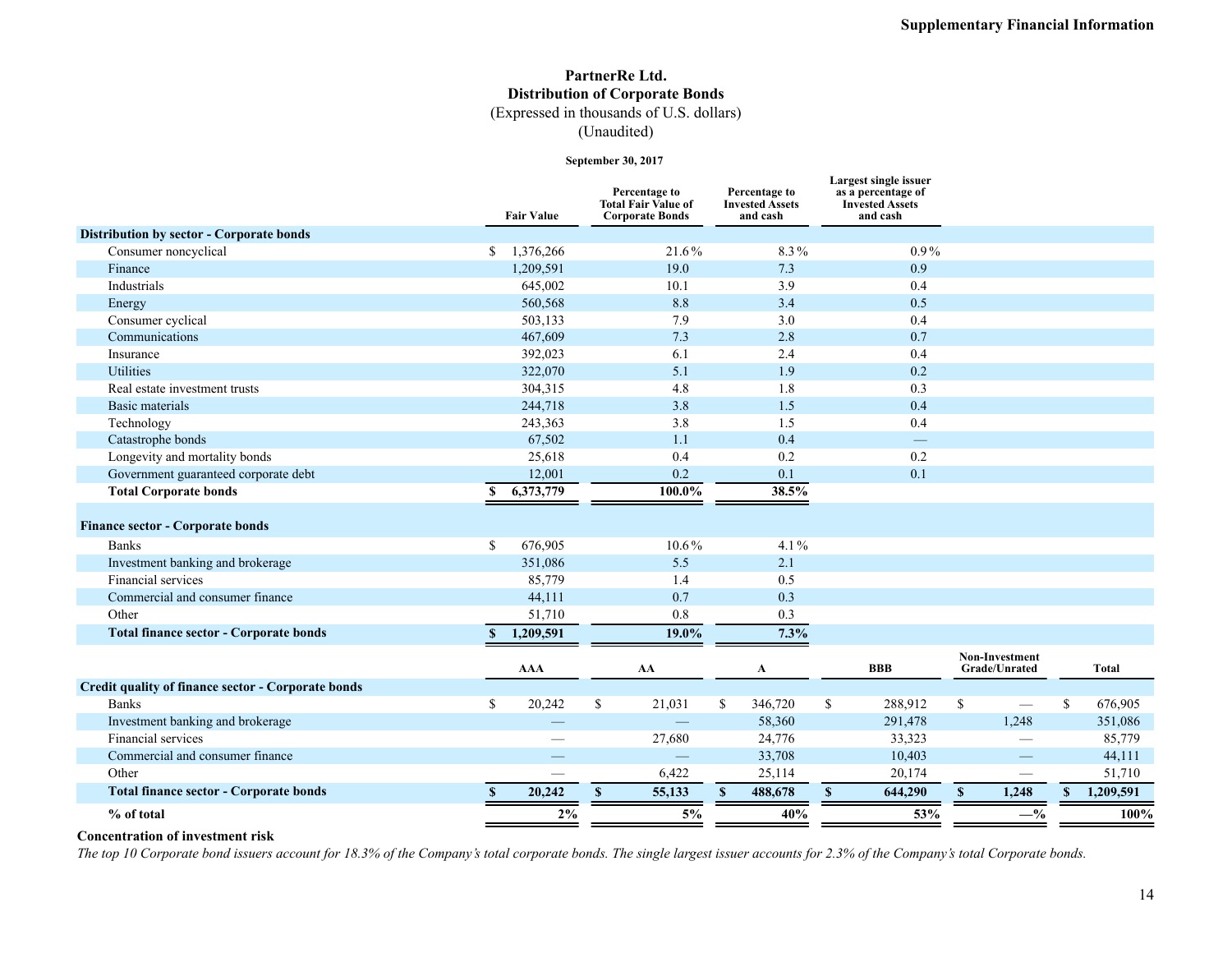#### **PartnerRe Ltd. Analysis of Non-Life Reserves** (Expressed in thousands of U.S. dollars) (Unaudited)

|                                                             |              | As at and for the three months ended |                           |            |              | As at and for the nine months ended |              |                           |  |
|-------------------------------------------------------------|--------------|--------------------------------------|---------------------------|------------|--------------|-------------------------------------|--------------|---------------------------|--|
|                                                             |              | September 30, 2017                   | <b>September 30, 2016</b> |            |              | September 30, 2017                  |              | <b>September 30, 2016</b> |  |
| Reconciliation of beginning and ending Non-life reserves:   |              |                                      |                           |            |              |                                     |              |                           |  |
| Gross liability at beginning of period                      | \$           | 9,196,466                            | \$                        | 9,457,499  | \$           | 8,985,434                           | \$           | 9,064,711                 |  |
| Reinsurance recoverable at beginning of period              |              | (327, 428)                           |                           | (262, 411) |              | (266,742)                           |              | (189, 234)                |  |
| Net liability at beginning of period                        |              | 8,869,038                            |                           | 9,195,088  |              | 8,718,692                           |              | 8,875,477                 |  |
| Net incurred losses related to:                             |              |                                      |                           |            |              |                                     |              |                           |  |
| Current year                                                |              | 1,055,103                            |                           | 716,426    |              | 2,255,999                           |              | 2,296,956                 |  |
| Prior years                                                 |              | (187,026)                            |                           | (173, 254) |              | (383,212)                           |              | (505, 073)                |  |
|                                                             |              | 868,077                              |                           | 543,172    |              | 1,872,787                           |              | 1,791,883                 |  |
| Change in reserve agreement <sup>(1)</sup>                  |              | 2,191                                |                           | (20, 553)  |              | 9,685                               |              | 7,671                     |  |
| Net losses paid                                             |              | (541,063)                            |                           | (465,912)  |              | (1,677,360)                         |              | (1,428,870)               |  |
| Effects of foreign exchange rate changes                    |              | 101,126                              |                           | 24,526     |              | 375,565                             |              | 30,160                    |  |
| Net liability at end of period                              |              | 9,299,369                            |                           | 9,276,321  |              | 9,299,369                           |              | 9,276,321                 |  |
| Reinsurance recoverable at end of period                    |              | 724,236                              |                           | 290,151    |              | 724,236                             |              | 290,151                   |  |
| Gross liability at end of period                            | S            | 10,023,605                           | \$                        | 9,566,472  | S            | 10,023,605                          | \$           | 9,566,472                 |  |
| Breakdown of gross liability at end of period:              |              |                                      |                           |            |              |                                     |              |                           |  |
| Case reserves                                               | \$           | 4,119,683                            | $\mathbb{S}$              | 4,016,213  | $\mathbb{S}$ | 4,119,683                           | $\sqrt{S}$   | 4,016,213                 |  |
| Additional case reserves                                    |              | 163,752                              |                           | 176,248    |              | 163,752                             |              | 176,248                   |  |
| Incurred but not reported reserves                          |              | 5,740,170                            |                           | 5,374,011  |              | 5,740,170                           |              | 5,374,011                 |  |
| Gross liability at end of period                            |              | 10,023,605                           | \$                        | 9,566,472  | S            | 10,023,605                          |              | 9,566,472                 |  |
| Gross liability at end of period by Non-life segment:       |              |                                      |                           |            |              |                                     |              |                           |  |
| P&C                                                         |              | 7,137,387                            |                           | 6,428,472  |              | 7,137,387                           |              | 6,428,472                 |  |
| Specialty                                                   |              | 2,886,218                            |                           | 3,138,000  |              | 2,886,218                           |              | 3,138,000                 |  |
| Gross liability at end of period                            | S            | 10,023,605                           | <sup>\$</sup>             | 9,566,472  | -S           | 10,023,605                          | S.           | 9,566,472                 |  |
| Unrecognized time value of Non-life reserves <sup>(2)</sup> | $\mathbf{s}$ | 508,457                              | S                         | 316,168    | $\mathbf{s}$ | 508,457                             | $\mathbf{s}$ | 316,168                   |  |
| Non-life paid loss ratio data:                              |              |                                      |                           |            |              |                                     |              |                           |  |
| Non-life paid losses to incurred losses ratio               |              | 62.3%                                |                           | 85.8%      |              | 89.6%                               |              | 79.7%                     |  |
| Non-life paid losses to net premiums earned ratio           |              | 51.3%                                |                           | 45.0%      |              | 62.3%                               |              | 49.6%                     |  |

*(1) The change in the reserve agreement is due to adverse (favorable) development on Paris Re's reserves which are guaranteed by Axa under the reserve agreement.*

*(2) The unrecognized time value of non-life reserves represents the difference between the recorded gross/net liability for non-life reserves and the amount of gross/net liability for non-life*  reserves that would be recorded if the underlying non-life reserves were discounted. The unrecognized time value, or discount, in the non-life reserves is calculated by applying appropriate *risk-free rates by currency and duration to the underlying non-life reserves.*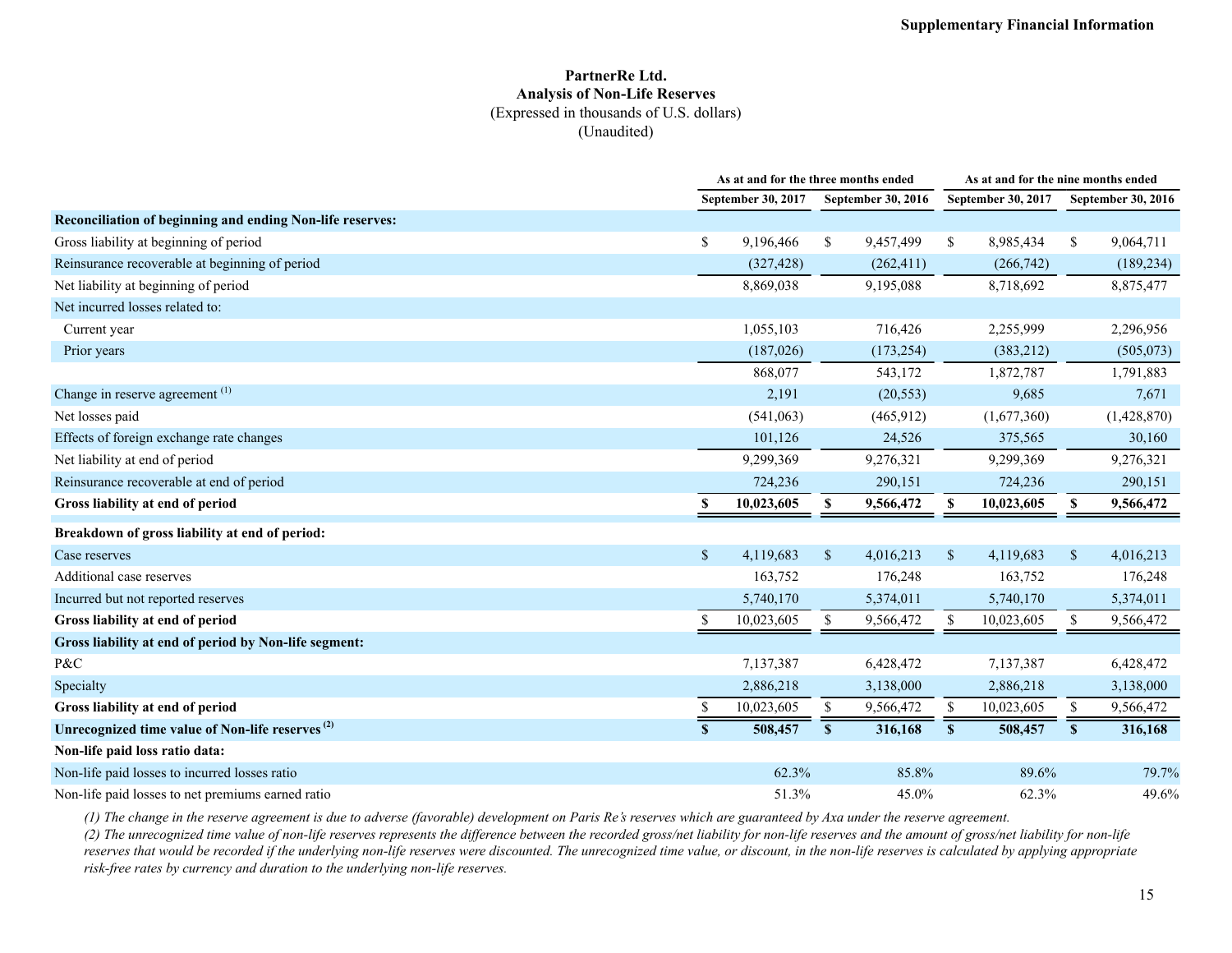## **PartnerRe Ltd.**

## **Life Value In Force**

The Company calculates Value in Force (VIF) for its Life portfolio, which represents the value of the Life portfolio that is not recognized in the Consolidated Balance Sheets prepared under generally accepted accounting principles in the United States (U.S. GAAP). Accordingly, there is no corresponding measure that is prepared in accordance with U.S. GAAP. Management believes that this is useful information for investors, analysts, rating agencies and others. The Life VIF calculation includes the business written in the Company's Life and Health segment, except for the PartnerRe Health business.

The Company's Life VIF calculation uses market consistent techniques, but primarily differs from a full Market Consistent Embedded Value (MCEV) calculation, as defined in the European Insurance CFO Forum MCEV principles, due to: (i) different methodologies used; and ii) the Life VIF is only a component of MCEV and, specifically, the tangible assets backing the liabilities are not considered in the Company's calculation.

The Company's Life VIF, which is calculated on a going concern basis, is the sum of:

- present value of future profits which is defined as the net present value of shareholders' projected after-tax cash flows from the in-force business on a bestestimate assumption basis. The discount rates used reflect currency-specific market yields on zero coupon government bonds at given durations and are applied to projected deterministic cash flows and to calculate risk-free investment returns. The best-estimate is defined as median biometric assumptions and does not include any provision for adverse deviation. The Company attributes no value to future new business or renewals of short-term business. Allocated inflated-adjusted expenses are projected on a best estimate basis;
- cost of non-hedgeable risks which is defined as the cost of holding capital for non-hedgeable financial and non-hedgeable non-financial risks, such as a mortality deviation from shocks or changes in trends. The non-hedgeable risk capital has been determined using an internal economic capital model calibrated to a 99.6% Value at Risk (VaR) corresponding to a 1 in 250 year event;
- frictional costs which is defined as the cost of double taxation or investment management charges on assets backing required capital;
- time value of options and guarantees (TVOG) which is defined as the difference between the market value and the intrinsic value of the option calculated using stochastic techniques. The TVOG is significant to the guaranteed minimum death benefit (GMDB) portfolio where the Company covers death claims on savings plans, where the sum reinsured is the difference between the invested premium amount and the current fund value; and
- cost of non-economic excess encumbered capital which is defined as the cost of any encumbered capital in excess of economic capital required by local regulations.

Actuarial non-economic assumptions, such as current and future mortality, are based on the most recent experience available, combined with internal and industry benchmarks, including trend expectation where appropriate.

The Life VIF is sensitive to changes in assumptions. In particular, the Life VIF is sensitive to changes in yield curves that are used for discounting, changes in equity market value assumptions and implied volatilities.

The Company performs a detailed Life VIF calculation on an annual basis and performs a roll-forward approach on an interim quarterly basis.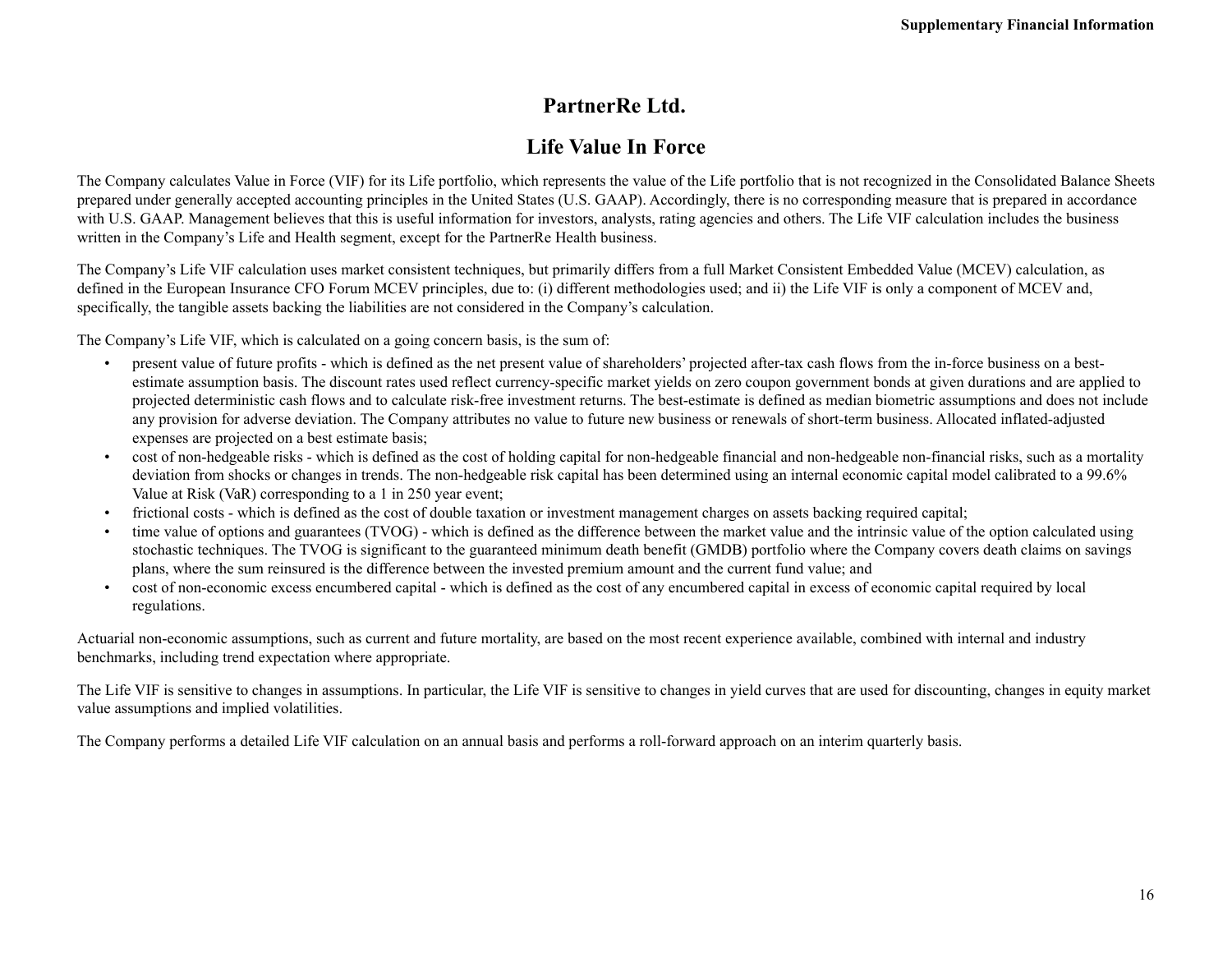#### **PartnerRe Ltd. Analysis of Life and Health Reserves** (Expressed in thousands of U.S. dollars) (Unaudited)

|                                                                  | As at and for the three months ended |            |                           | As at and for the nine months ended |                    |           |                           |            |
|------------------------------------------------------------------|--------------------------------------|------------|---------------------------|-------------------------------------|--------------------|-----------|---------------------------|------------|
|                                                                  | <b>September 30, 2017</b>            |            | <b>September 30, 2016</b> |                                     | September 30, 2017 |           | <b>September 30, 2016</b> |            |
| Reconciliation of beginning and ending Life and health reserves: |                                      |            |                           |                                     |                    |           |                           |            |
| Gross liability at beginning of period                           | $\mathbb{S}$                         | 2,271,323  | <sup>\$</sup>             | 2,046,248 \$                        |                    | 1,984,096 | <sup>S</sup>              | 2,051,935  |
| Reinsurance recoverable at beginning of period                   |                                      | (35, 041)  |                           | (35,269)                            |                    | (31, 372) |                           | (42, 773)  |
| Net liability at beginning of period                             |                                      | 2,236,282  |                           | 2,010,979                           |                    | 1,952,724 |                           | 2,009,162  |
| Liability acquired related to the acquisition of Aurigen         |                                      |            |                           |                                     |                    | 67,916    |                           |            |
| Net incurred losses related to:                                  |                                      |            |                           |                                     |                    |           |                           |            |
| Current year                                                     |                                      | 302,954    |                           | 227,201                             |                    | 856,064   |                           | 693,384    |
| Prior years                                                      |                                      | 12,078     |                           | 2,587                               |                    | 27,823    |                           | (15, 184)  |
|                                                                  |                                      | 315,032    |                           | 229,788                             |                    | 883,887   |                           | 678,200    |
| Net losses paid                                                  |                                      | (263, 584) |                           | (215, 432)                          |                    | (735,988) |                           | (622, 318) |
| Effects of foreign exchange rate changes                         |                                      | 50,699     |                           | (3,824)                             |                    | 169,890   |                           | (43, 533)  |
| Net liability at end of period                                   |                                      | 2,338,429  |                           | 2,021,511                           |                    | 2,338,429 |                           | 2,021,511  |
| Reinsurance recoverable at end of period                         |                                      | 37,409     |                           | 29,459                              |                    | 37,409    |                           | 29,459     |
| Gross liability at end of period                                 |                                      | 2,375,838  | S                         | 2,050,970                           | <sup>\$</sup>      | 2,375,838 | <sup>\$</sup>             | 2,050,970  |
| Life value in force                                              | S                                    | 295,200    | S                         | 140,400                             | - \$               | 295,200   | S                         | 140,400    |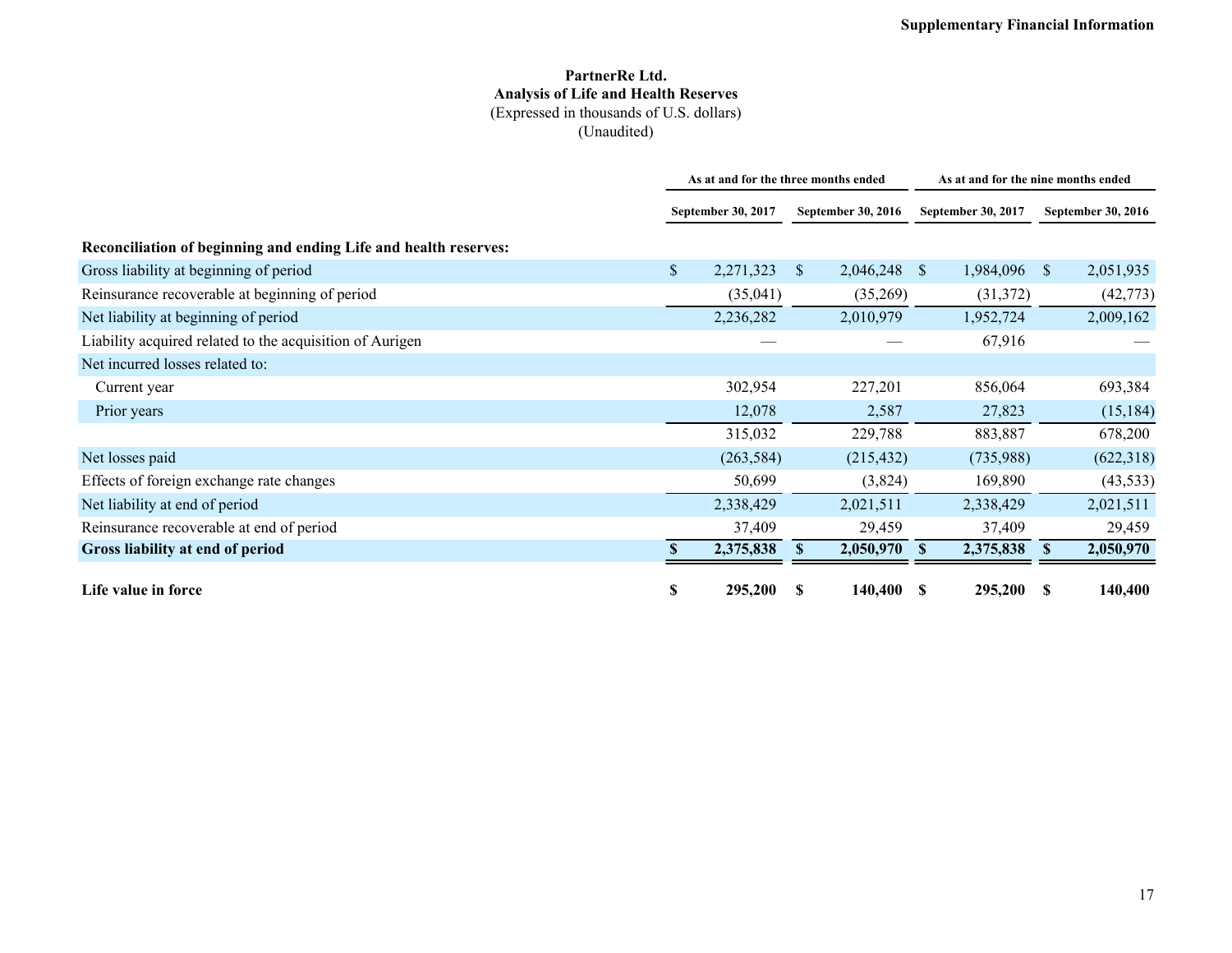#### **PartnerRe Ltd. Natural Catastrophe Probable Maximum Losses (PMLs)** (Expressed in millions of U.S. dollars) (Unaudited)

#### **Single occurrence estimated net PML exposure**

|                  |            |            | <b>July 1, 2017</b>                                                    |           | April 1, 2017                                          | <b>January 1, 2017</b> |                                                           |  |
|------------------|------------|------------|------------------------------------------------------------------------|-----------|--------------------------------------------------------|------------------------|-----------------------------------------------------------|--|
| Zone             | Peril      | $1-in-250$ | $1$ -in- $500$<br>year PML<br>(Earthquake)<br>year PML<br>perils only) |           | $1-in-500$<br>year PML<br>(Earthquake)<br>perils only) | $1-in-250$<br>year PML | $1$ -in- $500$<br>year PML<br>(Earthquake<br>perils only) |  |
| U.S. Southeast   | Hurricane  | 556<br>\$  |                                                                        | 557<br>\$ |                                                        | \$<br>631              |                                                           |  |
| U.S. Northeast   | Hurricane  | 573        |                                                                        | 567       |                                                        | 616                    |                                                           |  |
| U.S. Gulf Coast  | Hurricane  | 586        |                                                                        | 557       |                                                        | 583                    |                                                           |  |
| Caribbean        | Hurricane  | 175        |                                                                        | 184       |                                                        | 196                    |                                                           |  |
| Europe           | Windstorm  | 403        |                                                                        | 394       |                                                        | 404                    |                                                           |  |
| Japan            | Typhoon    | 209        |                                                                        | 204       |                                                        | 198                    |                                                           |  |
| California       | Earthquake | 512        | $\mathcal{S}$<br>640                                                   | 480       | $\mathbb{S}$<br>633                                    | 488 \$                 | 665                                                       |  |
| British Columbia | Earthquake | 143        | 306                                                                    | 159       | 312                                                    | 166                    | 307                                                       |  |
| Japan            | Earthquake | 330        | 368                                                                    | 316       | 350                                                    | 309                    | 352                                                       |  |
| Australia        | Earthquake | 152        | 222                                                                    | 150       | 211                                                    | 148                    | 184                                                       |  |
| New Zealand      | Earthquake | 140        | 201                                                                    | 137       | 200                                                    | 131                    | 171                                                       |  |

*The PML estimates are pre-tax and net of retrocession and reinstatement premiums. The peril zones in this disclosure are major peril zones for the industry. The Company has exposures in other peril zones that can potentially generate losses greater than the PML estimates in this disclosure.*

*For more information regarding cautionary language related to the Natural Catastrophe PML disclosure and the forward-looking statements, as well as uncertainties and limitations associated with certain assumptions and the methodology used, refer to the Company's natural catastrophe PML information and definitions (see Risk Management—Natural Catastrophe PML in Item 3 of the Company's Annual Report on Form 20-F for the year ended December 31, 2016).*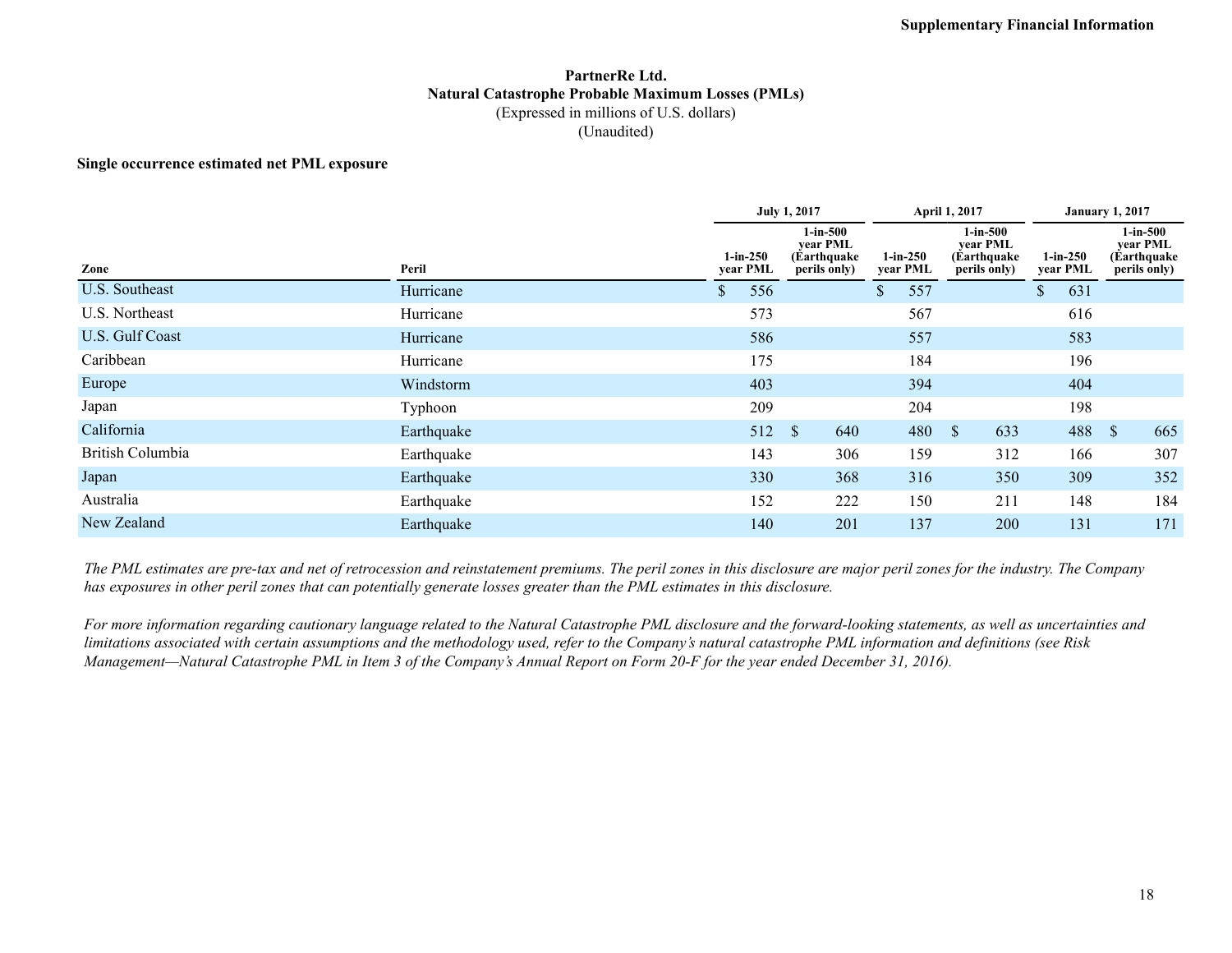## **PartnerRe Ltd. Reconciliation of GAAP and non-GAAP measures**

(in thousands of U.S. dollars)

(Unaudited)

|                                                                                                                                    | For the three months ended               |            |             |                    |              |                           | For the nine months ended |           |  |  |
|------------------------------------------------------------------------------------------------------------------------------------|------------------------------------------|------------|-------------|--------------------|--------------|---------------------------|---------------------------|-----------|--|--|
|                                                                                                                                    | September 30, 2017<br>September 30, 2016 |            |             | September 30, 2017 |              | <b>September 30, 2016</b> |                           |           |  |  |
|                                                                                                                                    |                                          |            |             |                    |              |                           |                           |           |  |  |
| Beginning of period common shareholder's equity                                                                                    | $\mathbb{S}$                             | 6,160,491  | $\mathbf S$ | 6,169,310          | $\mathbb{S}$ | 5,983,685                 | \$                        | 6,046,751 |  |  |
| End of period common shareholder's equity                                                                                          |                                          | 6,104,451  |             | 6,299,886          |              | 6,104,451                 |                           | 6,299,886 |  |  |
| Average common shareholder's equity $^{(1)}$                                                                                       | S.                                       | 6,132,471  | S.          | 6,234,598          | S.           | 6,044,068                 | S.                        | 6,173,318 |  |  |
| Annualized return on average common shareholders' equity calculated with net income available to common shareholder $^{(2)}$       |                                          | $(5.5)\%$  |             | 15.4%              |              | $3.2\%$                   |                           | 12.5%     |  |  |
| Less:                                                                                                                              |                                          |            |             |                    |              |                           |                           |           |  |  |
| Annualized net realized and unrealized investment gains, net of tax, on average common                                             |                                          | 4.2        |             | 3.6                |              | 4.4                       |                           | 7.9       |  |  |
| shareholder's equity <sup>(1)</sup><br>Annualized net foreign exchange (losses) gains, net of tax, on average common shareholder's |                                          | (2.6)      |             | (0.3)              |              | (2.1)                     |                           | 0.9       |  |  |
| equity <sup>(1)</sup><br>Annualized net interest in earnings of equity method investments, net of tax, on average                  |                                          | 0.3        |             | 0.2                |              | 0.3                       |                           | 0.2       |  |  |
| common shareholder's equity <sup>(1)</sup><br>Annualized operating return on average common shareholder's equity <sup>(1)</sup>    |                                          | $(7.4)\%$  |             | 11.9%              | $0.6\%$      |                           | 3.5%                      |           |  |  |
|                                                                                                                                    |                                          |            |             |                    |              |                           |                           |           |  |  |
| Net (loss) income                                                                                                                  | \$                                       | (72, 338)  | \$          | 254,464            | \$           | 180,233                   | \$                        | 621,004   |  |  |
| Less: Dividends to preferred shareholders                                                                                          |                                          | 11,604     |             | 14,184             |              | 34,812                    |                           | 42,551    |  |  |
| Net (loss) income available to common shareholder                                                                                  |                                          | (83, 942)  |             | 240,280            |              | 145,421                   |                           | 578,453   |  |  |
|                                                                                                                                    |                                          |            |             |                    |              |                           |                           |           |  |  |
| Less:                                                                                                                              |                                          |            |             |                    |              |                           |                           |           |  |  |
| Net realized and unrealized investment gains, net of tax                                                                           |                                          | 63,802     |             | 56,370             |              | 199,064                   |                           | 366,625   |  |  |
| Net foreign exchange (losses) gains, net of tax                                                                                    |                                          | (40, 023)  |             | (4, 458)           |              | (95,001)                  |                           | 40,854    |  |  |
| Interest in earnings of equity method investments, net of tax                                                                      |                                          | 5,775      |             | 3,384              |              | 14,358                    |                           | 7,376     |  |  |
| Operating (losses) earnings available to common shareholder                                                                        | S                                        | (113, 496) | \$          | 184,984            | \$           | 27,000                    | \$                        | 163,598   |  |  |

*(1) Average common shareholder's equity is calculated by using the sum of the beginning of period and end of period common shareholder's equity divided by two. (2) Net income or loss available to common shareholder is calculated after preferred dividends.*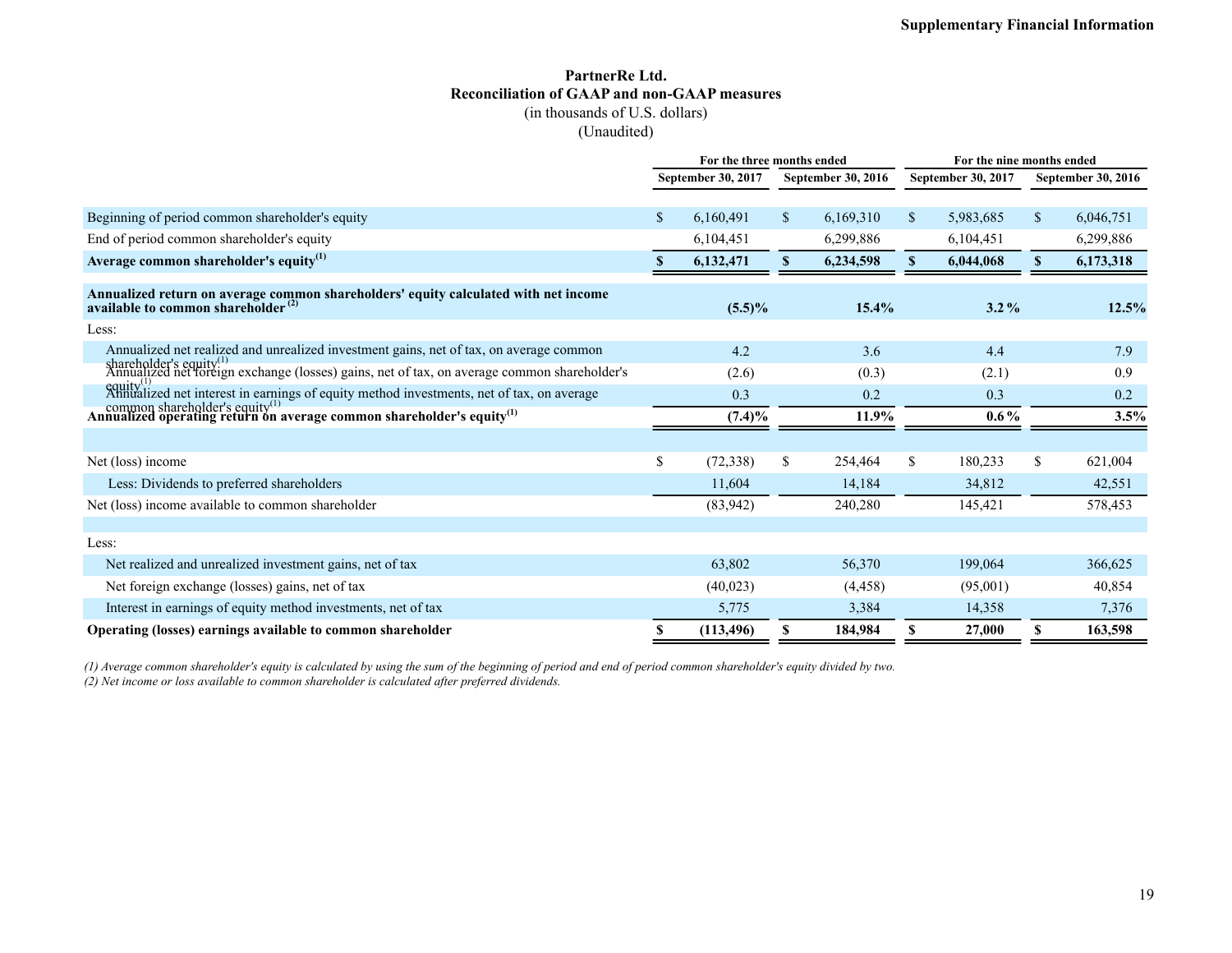#### **PartnerRe Ltd. Reconciliation of GAAP and non-GAAP measures** (in thousands of U.S. dollars)

(Unaudited)

|                                                                                                                                                                                           | For the three months ended |  |                           |          |                           | For the nine months ended |   |                           |  |
|-------------------------------------------------------------------------------------------------------------------------------------------------------------------------------------------|----------------------------|--|---------------------------|----------|---------------------------|---------------------------|---|---------------------------|--|
|                                                                                                                                                                                           | September 30, 2017         |  | <b>September 30, 2016</b> |          | <b>September 30, 2017</b> |                           |   | <b>September 30, 2016</b> |  |
| Annualized return on average common shareholder's equity <sup>(1)</sup> calculated with net (loss) income available<br>to common shareholder                                              | $(5.5)\%$                  |  |                           | $15.4\%$ |                           | $3.2\%$                   |   | $12.5\%$                  |  |
| Add:                                                                                                                                                                                      |                            |  |                           |          |                           |                           |   |                           |  |
| Transaction and severance related costs <sup>(2)</sup> , net of tax                                                                                                                       | 0.4                        |  |                           | 0.8      |                           | 0.4                       |   | 2.0                       |  |
| Annualized return on average common shareholder's equity <sup>(1)</sup> calculated with net (loss) income<br>available to common shareholder, adjusted by transaction and severance costs | $(5.1)\%$                  |  |                           | 16.2%    |                           | $3.6\%$                   |   | 14.5%                     |  |
|                                                                                                                                                                                           |                            |  |                           |          |                           |                           |   |                           |  |
| Net (loss) income available to common shareholder <sup>(3)</sup>                                                                                                                          | \$<br>(83,942)             |  | \$                        | 240,280  | \$                        | 145,421                   | S | 578,453                   |  |
| Add:                                                                                                                                                                                      |                            |  |                           |          |                           |                           |   |                           |  |
| Transaction and severance related $costs^{(2)}$ , net of tax                                                                                                                              | 5,986                      |  |                           | 11,578   |                           | 19,205                    |   | 93,257                    |  |
| Net (loss) income available to common shareholder <sup>(3)</sup> , adjusted by transaction and severance costs                                                                            | (77, 956)<br>-S            |  | <sup>S</sup>              | 251,858  | <b>S</b>                  | 164,626                   | S | 671,710                   |  |
|                                                                                                                                                                                           |                            |  |                           |          |                           |                           |   |                           |  |
| Annualized operating return on average common shareholder's equity <sup>(1)</sup>                                                                                                         | (7.4)%                     |  |                           | $11.9\%$ |                           | $0.6\%$                   |   | $3.5\%$                   |  |
| Add:                                                                                                                                                                                      |                            |  |                           |          |                           |                           |   |                           |  |
| Transaction and severance related costs <sup>(2)</sup> , net of tax                                                                                                                       | 0.4                        |  |                           | 0.7      |                           | 0.4                       |   | 2.0                       |  |
| Annualized operating return on average common shareholder's equity <sup>(1)</sup> , adjusted by transaction<br>and severance costs                                                        | $(7.0)\%$                  |  |                           | 12.6%    |                           | $1.0\%$                   |   | $5.5\%$                   |  |
|                                                                                                                                                                                           |                            |  |                           |          |                           |                           |   |                           |  |
| Operating (losses) earnings available to common shareholder                                                                                                                               | \$<br>(113, 496)           |  | \$                        | 184,984  | S                         | 27,000                    | S | 163,598                   |  |
| Add:                                                                                                                                                                                      |                            |  |                           |          |                           |                           |   |                           |  |
| Transaction and severance related costs <sup>(2)</sup> , net of tax                                                                                                                       | 5,986                      |  |                           | 11,578   |                           | 19,205                    |   | 93,257                    |  |
| Operating (losses) earnings available to common shareholder, adjusted by transaction and<br>severance costs                                                                               | (107,510)                  |  | \$                        | 196,562  | <b>S</b>                  | 46,205                    | S | 256,855                   |  |

*(1) Average common shareholder's equity is calculated by using the sum of the beginning of period and end of period common shareholder's equity divided by two.*

*(2) The adjustment of \$6 million (\$8 million pre-tax) for the three months ended September 30, 2017 primarily represented reorganization related costs. The adjustment of \$19 million (\$24 million pre-tax) for the nine*  months ended September 30, 2017 primarily represented reorganization related costs and transaction costs related to the Aurigen acquisition. The adjustment of \$12 million (\$13 million pre-tax) for the three months ended September 30, 2016 represented reorganization related severance costs and costs related to certain executive changes. The adjustment of \$93 million (\$106 million pre-tax) for the nine months ended *September 30, 2016 represented transaction costs and accelerated stock-based compensation expense related to the closing of the acquisition by Exor as well as reorganization related severance costs.* 

*(3) Net income or loss available to common shareholder is calculated after preferred dividends.*